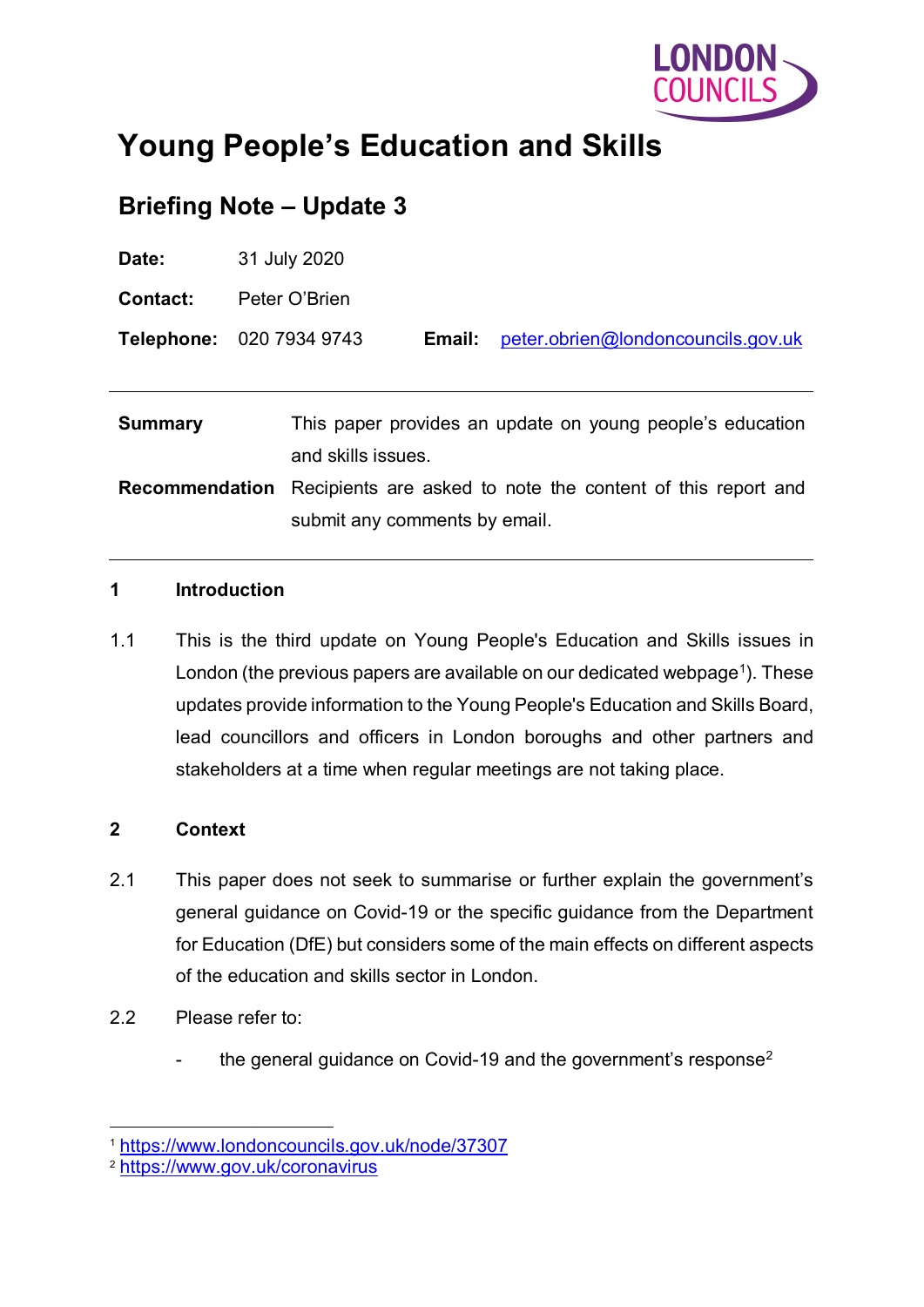- specific quidance on education<sup>[3](#page-1-0)</sup> (the government uses the term "education settings" to describe any institution in which learning takes place - for consistency, we use the same term in this paper).
- the Office for National Statistics (ONS), which supports government at all levels with relevant data and intelligence<sup>[4](#page-1-1)</sup>.
- 2.3 The House of Commons Library<sup>[5](#page-1-2)</sup>, though primarily aimed at Members of Parliament, produces briefing papers that bring together research, data and opinions about various aspects of the country's response to Covid-19, government policies and our future emergence from the lockdown.
- 2.4 Two new bodies have been established to ensure that London moves smoothly out of the lockdown arrangements:
	- London Transition Board<sup>[6](#page-1-3)</sup>
	- London Recovery Board<sup>7</sup> (you can sign up to receive updates from the London Recovery Board [https://www.london.gov.uk/sign-receive](https://www.london.gov.uk/sign-receive-updates-london-recovery-board)[updates-london-recovery-board\)](https://www.london.gov.uk/sign-receive-updates-london-recovery-board)
- 2.5 Data specific to London is published monthly by GLA Economics<sup>8</sup> and Intelligent London $9$  is also updated frequently with the latest available data.
- 2.6 This paper is in three parts: Part One covers current issues, Part Two provides a short general policy update and Part Three includes a brief performance update.

<span id="page-1-0"></span> <sup>3</sup> [https://www.gov.uk/government/collections/coronavirus-Covid-19-guidance-for](https://www.gov.uk/government/collections/coronavirus-covid-19-guidance-for-schools-and-other-educational-settings)[schools-and-other-educational-settings](https://www.gov.uk/government/collections/coronavirus-covid-19-guidance-for-schools-and-other-educational-settings)

<span id="page-1-1"></span><sup>4</sup> <https://www.gov.uk/search/research-and-statistics>

<span id="page-1-2"></span><sup>5</sup> <https://www.parliament.uk/commons-library>

<span id="page-1-3"></span><sup>6</sup> [https://www.gov.uk/government/news/london-s-Covid-19-transition-board-meets-for](https://www.gov.uk/government/news/london-s-covid-19-transition-board-meets-for-the-first-time)[the-first-time](https://www.gov.uk/government/news/london-s-covid-19-transition-board-meets-for-the-first-time)

<span id="page-1-4"></span><sup>7</sup> <https://www.onlondon.co.uk/london-recovery-board-meets-for-first-time/>

<span id="page-1-5"></span><sup>8</sup> <https://data.london.gov.uk/gla-economics/>

<span id="page-1-6"></span><sup>9</sup> <http://www.intelligentlondon.org.uk/>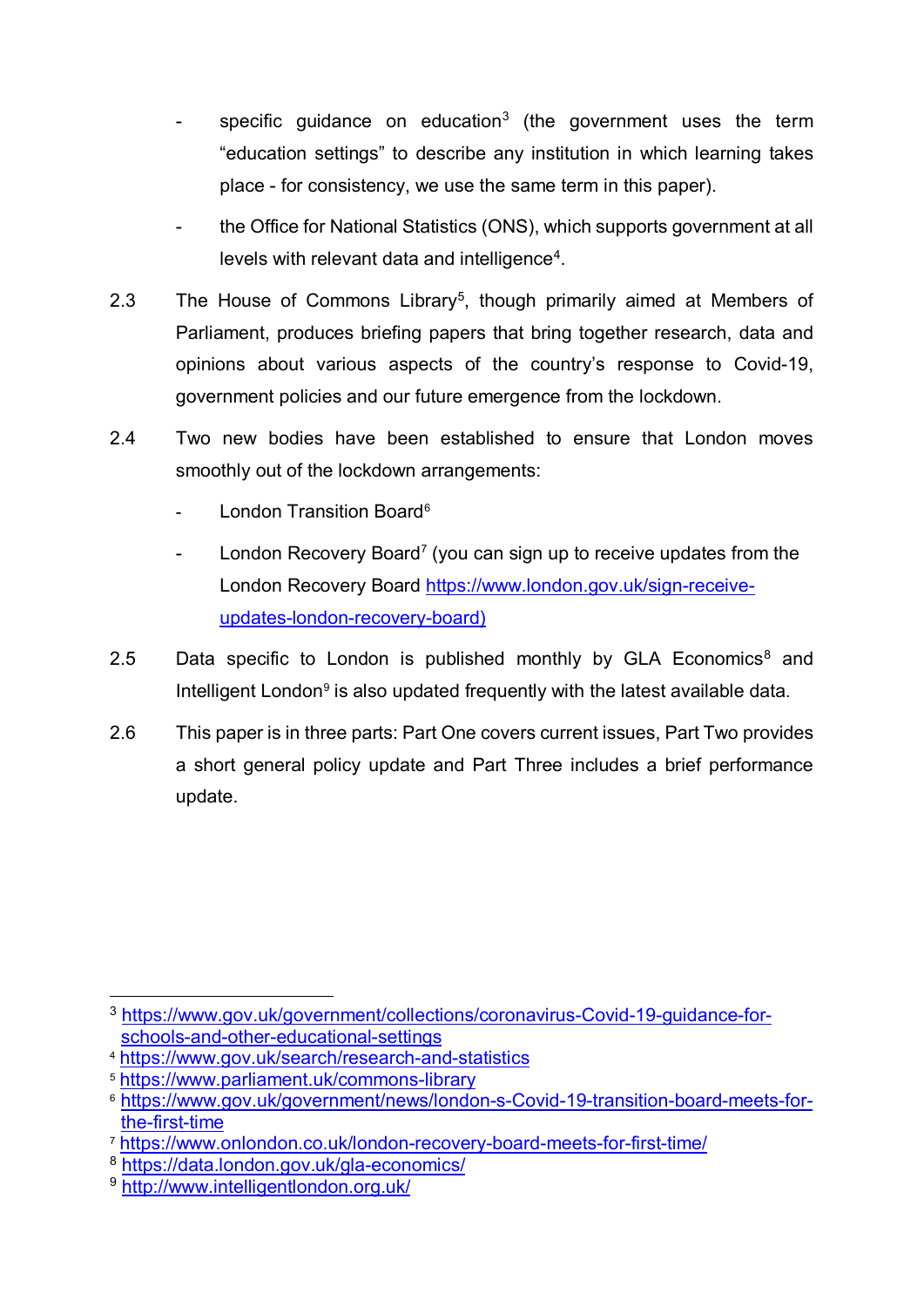### **Part One: Current Issues**

#### **3 Government Announcements**

- 3.1 Following the Prime Minister's confirmation that the government will link the country's economic response to Covid-19 with its general plans to 'level up' the economy[10,](#page-2-0) the Chancellor delivered a Summer Economic Update to the House of Commons on 8 July. In his statement, the Chancellor presented the government's *Plan for Jobs*[11:](#page-2-1)
- 3.2 The aspects of the programme outlined by the Prime Minister that are of interest to post-16 education and skills are:
	- capital investment in school and college buildings (£1 billion for schools, £200 million brought forward from existing college spending plans)
	- an Opportunity Guarantee delivered across government departments.
- <span id="page-2-2"></span>3.3 The Opportunity Guarantee is intended to offer every young person the chance to apply for an apprenticeship or an in-work placement so that they maintain the skills and confidence they need to find a job that is right for them. Changes to Apprenticeship funding came with the announcement of the Opportunity Guarantee (see paragraph [6\)](#page-9-0).
- <span id="page-2-3"></span>3.4 In addition to the Job Retention Scheme, the *Plan for Jobs* has three components:
	- supporting jobs: the Kickstart Scheme; boosting work search, skills and apprenticeships
	- protecting jobs: reduced rate of VAT for hospitality, accommodation and attractions; 'Eat Out to Help Out' initiative
	- creating jobs: infrastructure package; Public Sector and social housing decarbonisation; Green Homes Grant; temporary cut in Stamp Duty Land Tax.
- 3.5 The elements that are most relevant to post-16 education and skills are:

 <sup>10</sup> <https://www.gov.uk/government/speeches/pm-economy-speech-30-june-2020>

<span id="page-2-1"></span><span id="page-2-0"></span><sup>11</sup> <https://www.gov.uk/government/topical-events/a-plan-for-jobs-2020>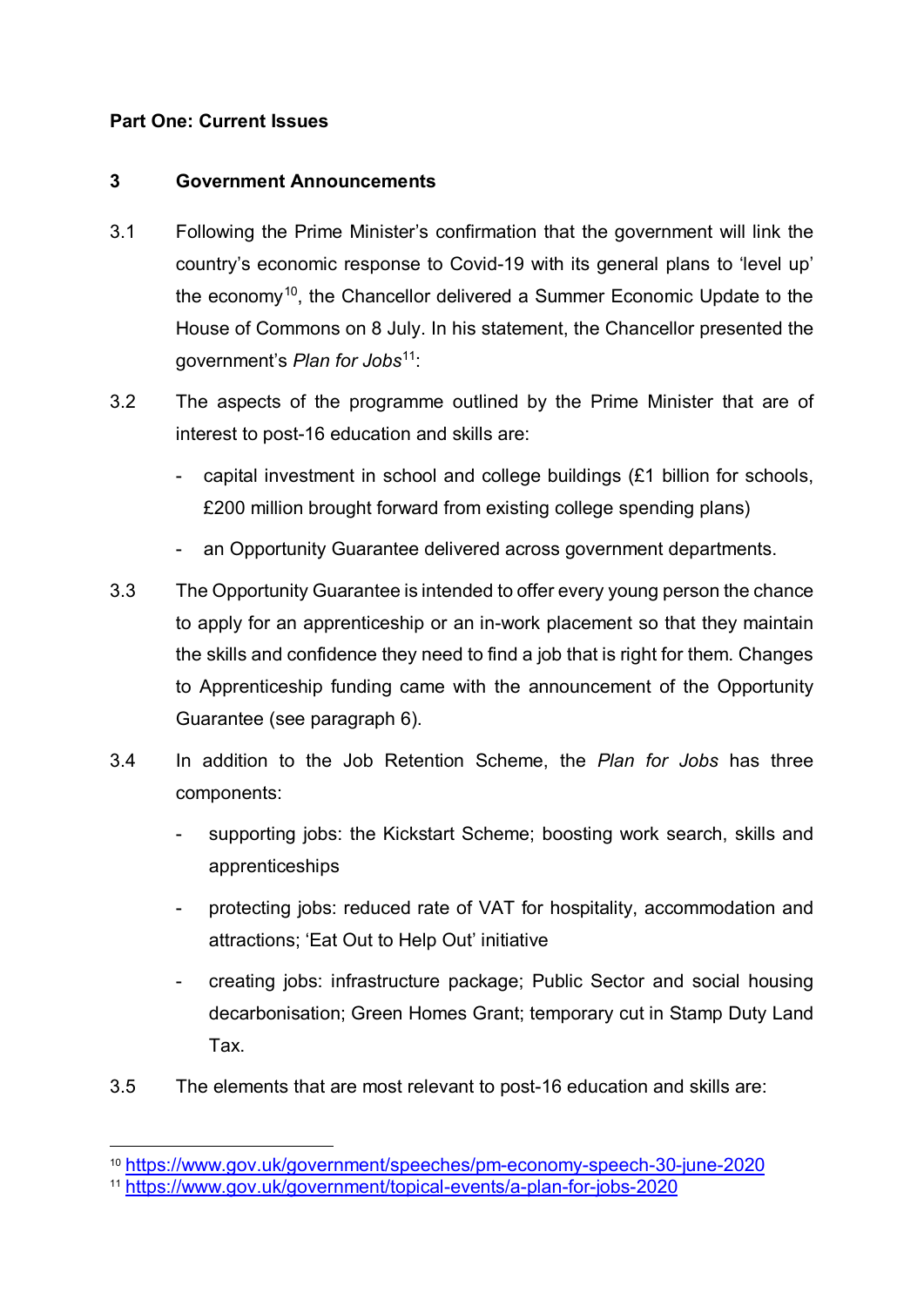- cash incentives for employers to hire new apprentices (see paragraph [6.2\)](#page-9-1)
- £2 billion 'Kickstart' programme to be delivered by the Department for Work and Pensions (DWP) to create "hundreds of thousands of high quality" sixmonth work placements aimed at those aged 16 to 24 who are on Universal Credit and are deemed to be at risk of long-term unemployment. Funding, which will cover 100 per cent of the relevant national minimum wage by age group for a minimum of 25 hours a week, will be conditional on the firm proving these jobs are new. If employers meet these conditions the government "will pay young people's wages for six months plus an amount to cover overheads" (that means, for a 24-year-old, the grant will be around £6,500). There will be no cap on the number of placements and the scheme will be open to funding applications from August 2020, with the first jobs expected to begin in the autumn. However, young people taking part in the programme cannot also be apprentices.
- £111 million boost for 'proven' traineeships (see paragraph [6.4\)](#page-10-0)
- The Chancellor pledged £101 million to give all 18 to 19 year olds who are struggling to find work in England the "opportunity" to study "targeted high value level 2 and 3 courses" throughout 2020-21.The DfE has explained that this will involve offering school and college leavers that are at risk of becoming NEET an additional optional paid extra year in education. A full list of qualifications available for the fund will be published in due course but it is expected to apply to A-levels in science, technology, English and maths, as well as qualifications in ICT and construction.
- £32 million for the National Careers Service (see paragraph [12.1\)](#page-17-0)
- £17 million will be made available to "triple the number of sector-based work academy placements in 2020-21". The scheme, run by the DWP, typically lasts for up to six weeks and includes pre-employment training, a work experience placement, and a guaranteed job interview. The Treasury said the funding boost will enable sector-based work academies to provide "vocational training and guaranteed interviews for more people, helping them gain the skills needed for the jobs available in their local area".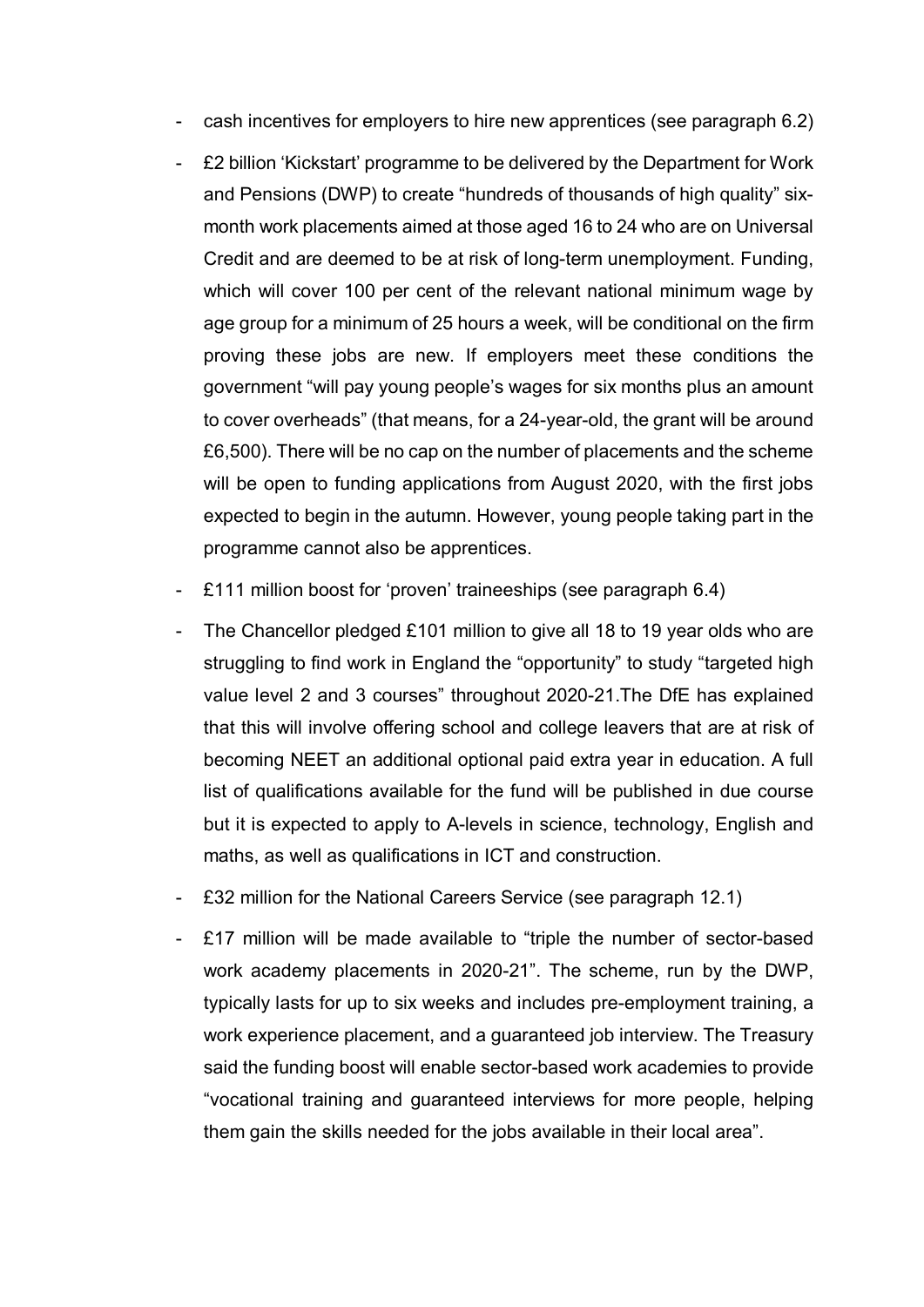- 3.6 The Education Secretary has made several key announcements during July, including:
	- a commitment to publishing a White Paper on the future of Further Education (FE) that will include moving away from the target of sending 50 per cent of young people to university, a greater commitment to high-level technical and professional skills and qualifications and the creation of a "German-style" system of FE in England (the Campaign for Learning has published its pitch for the White Paper in *Revolutionary forces: shaping the post-16 white paper[12](#page-4-0)*, which collates the views of educational experts and sets out the key challenges for the government; while the Further Education Trust for Leadership has produced *Blame or betterment? Regulation and intervention in further education[13](#page-4-1)* as its contribution to debate).
	- an overhaul of technical and vocational qualifications above level 3 and a public awareness campaign of the value of these qualifications as progression routes, particularly after apprenticeships and T-levels. Changes are expected to be phased in over time.
	- confirmation that the second year of previously agreed funding increases in per-pupil payments will be paid to schools<sup>[14](#page-4-2)</sup> (though London schools will get a smaller increase while other parts of the country 'level-up' to the rates paid in London).
	- an extra £96 million will be spent on small group tutoring for 16 to 18-yearolds (this age group was not included in the £1 billion catch-up funding package previously announced by the government).
	- a consultation has been launched over the extension of emergency legislation which relaxes and removes local authorities' statutory duties to

<span id="page-4-0"></span> <sup>12</sup> [https://www.campaign-for](https://www.campaign-for-learning.org.uk/Handlers/Download.ashx?IDMF=a31938ef-3ac8-4569-8910-3f140d8c4996)[learning.org.uk/Handlers/Download.ashx?IDMF=a31938ef-3ac8-4569-8910-](https://www.campaign-for-learning.org.uk/Handlers/Download.ashx?IDMF=a31938ef-3ac8-4569-8910-3f140d8c4996) [3f140d8c4996](https://www.campaign-for-learning.org.uk/Handlers/Download.ashx?IDMF=a31938ef-3ac8-4569-8910-3f140d8c4996)

<span id="page-4-1"></span><sup>13</sup> https://fetl.org.uk/wp-content/uploads/2020/07/FETL Stephen-Exley-[Provocation\\_2020-1.pdf](https://fetl.org.uk/wp-content/uploads/2020/07/FETL_Stephen-Exley-Provocation_2020-1.pdf)

<span id="page-4-2"></span><sup>14</sup> [https://www.gov.uk/government/news/every-pupil-in-england-to-see-another-rise](https://www.gov.uk/government/news/every-pupil-in-england-to-see-another-rise-in-funding-in-2021)[in-funding-in-2021](https://www.gov.uk/government/news/every-pupil-in-england-to-see-another-rise-in-funding-in-2021)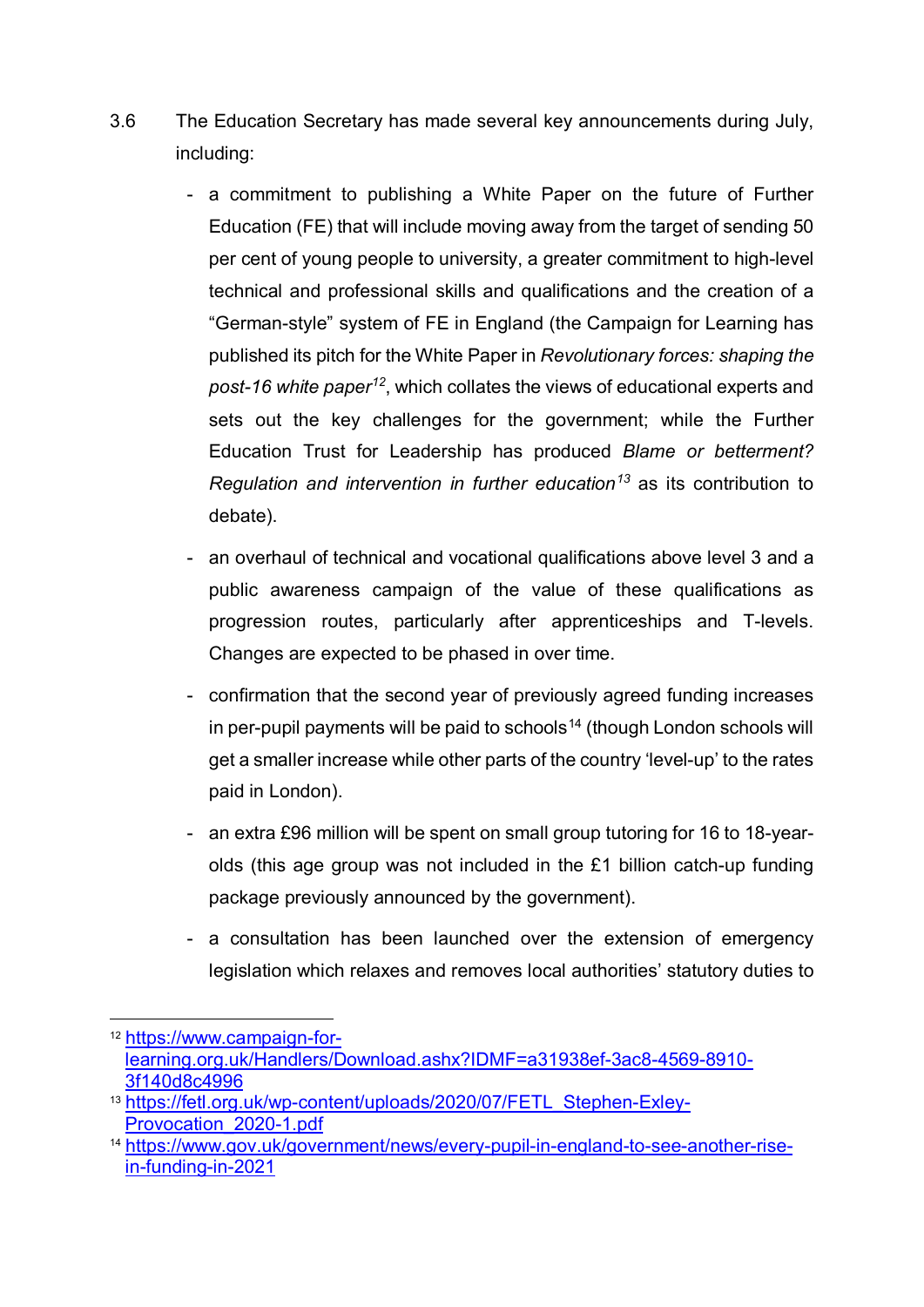vulnerable children<sup>[15](#page-5-0)</sup>. Changes in these duties that had already been brought into force have been challenged in a Judicial Review that concluded on 29 July. The judgement had not been made at the time of producing this paper.

- 3.7 The government also responded to the publication of Dame Mary Ney's *Independent Review of Financial Oversight Arrangements for Further Education and Sixth Form Colleges[16](#page-5-1)*. The Review made six recommendations covering the Strategic role of FE, National Strategic Vision and Locality Planning, Governance, Financial Stewardship, Oversight and Intervention, Support and Prevention. The government response sets out a number of actions following the report's recommendations, including:
	- strengthened alignment between the FE Commissioner and the Education and Skills Funding Agency (ESFA)
	- a regular strategic dialogue led by the ESFA and FE Commissioner's team with all college boards around priorities, starting from September
	- new whistle-blowing requirements for colleges, including publication of policies on college websites
	- a review of governance guidance to strengthen transparency
	- a new College Collaboration Fund round
	- further changes will be announced as part of the FE White Paper after the summer.
- 3.8 The main and most immediate priority is to ensure the safe return of students from the start of the new Academic Year, to which end the government has issued specific guidance to schools<sup>[17](#page-5-2)</sup>, though some educational settings are planning 'summer catch-up' sessions during August.

<span id="page-5-0"></span> <sup>15</sup> [https://www.gov.uk/government/consultations/changes-to-the-adoption-and](https://www.gov.uk/government/consultations/changes-to-the-adoption-and-children-regulations-coronavirus-covid-19)[children-regulations-coronavirus-covid-19](https://www.gov.uk/government/consultations/changes-to-the-adoption-and-children-regulations-coronavirus-covid-19)

<span id="page-5-1"></span><sup>16</sup>[.https://assets.publishing.service.gov.uk/government/uploads/system/uploads/attach](https://assets.publishing.service.gov.uk/government/uploads/system/uploads/attachment_data/file/900210/DfE_Independent_Review_of_Financial_Oversight_of_FE_Colleges.pdf) ment data/file/900210/DfE\_Independent\_Review\_of\_Financial\_Oversight\_of\_FE\_Co [lleges.pdf](https://assets.publishing.service.gov.uk/government/uploads/system/uploads/attachment_data/file/900210/DfE_Independent_Review_of_Financial_Oversight_of_FE_Colleges.pdf)

<span id="page-5-2"></span><sup>17</sup> [https://www.gov.uk/government/publications/actions-for-schools-during-the](https://www.gov.uk/government/publications/actions-for-schools-during-the-coronavirus-outbreak/guidance-for-full-opening-schools)[coronavirus-outbreak/guidance-for-full-opening-schools](https://www.gov.uk/government/publications/actions-for-schools-during-the-coronavirus-outbreak/guidance-for-full-opening-schools)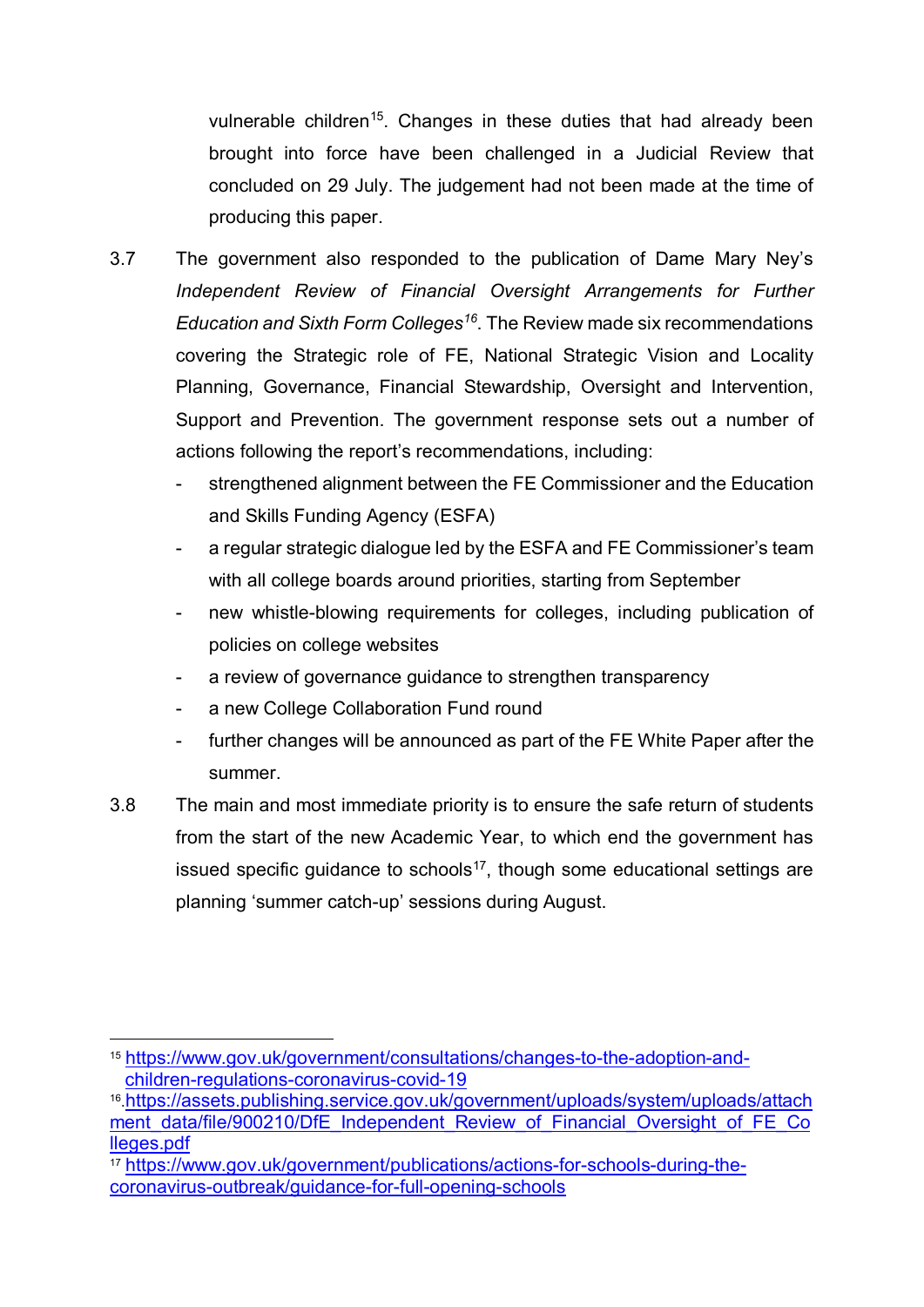#### **4 Education Select Committee**

4.1 The government responded to the Education Select Committee's report on SEND and the Committee's Chair, Robert Halfon MP, said that following the Committee's detailed consideration of the response it would follow-up with the Secretary of State in the autumn (see paragraph [13.3](#page-19-0) for further details).

# **5 Participation and the risk of young people being not in education, employment or training (NEET)**

- 5.1 Our previous updates have featured surveys carried out by research organisations into the level of engagement in learning during the lockdown. In response, the ONS published the results of their Understanding Society Survey, which shows:
	- between 7 May and 7 June 2020, 87 per cent of parents said a child in their household had been home schooled because of the Covid-19, with the percentage decreasing as the age of the only or eldest child increased
	- the average number of hours spent doing schoolwork per week significantly increased as the age of the child increased from 5 to 10 years (10 hours) to 11 to 15 years (16 hours), with the hours spent learning by those aged 5 to 10 years being significantly lower when there was a child aged 0 to 4 years in the household
	- the percentage of parents who said their children had used real-time interactive online learning resources provided by schools (for example, live lessons) significantly increased as the age of the child increased, with 44 per cent of parents saying their children aged 16 to 18 years had used this compared with 13 per cent for children aged 5 to 10 years
	- over half (52 per cent) of parents with school-aged children said a child in their household was struggling to continue their education while at home, with just over three in four of these parents (77 per cent) giving lack of motivation as one of the reasons
	- hine per cent of parents with a child who was struggling gave a lack of devices as a reason for struggling, this was significantly higher for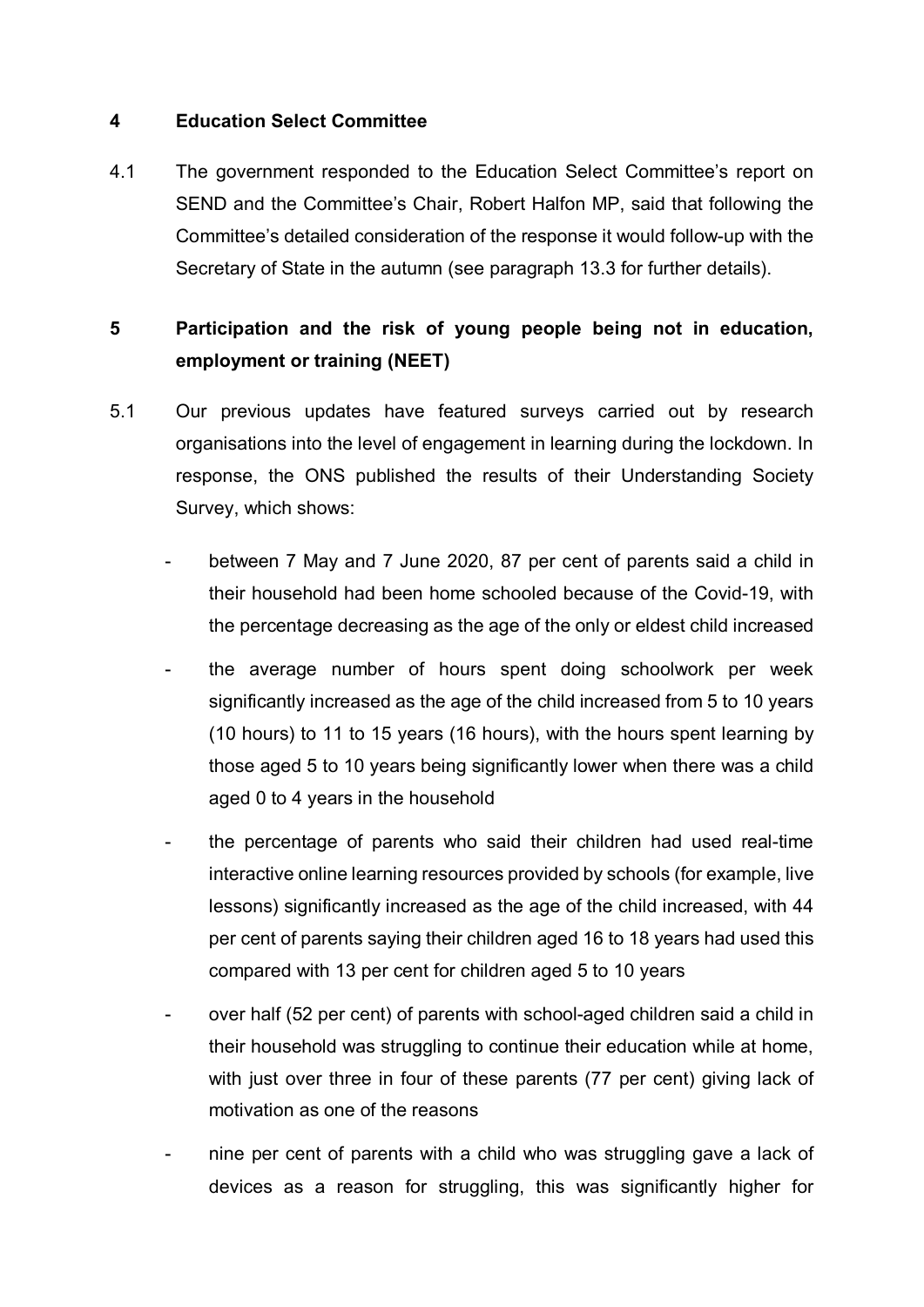households with one adult (21 per cent) than households with two or more adults (seven per cent)

- most older children aged 16 to 18 years in full-time education (64 per cent) thought that continuing their education at home would negatively affect their future life plans
- between 3 April and 10 May 2020, of parents who were home schooling, one in three women agreed that it was negatively affecting their well-being compared with one in five men, while 43 per cent of home schooling parents agreed that it was negatively affecting the well-being of their children
- almost half of exam-year pupils in Years 11 and 13 were not provided with work by their school due to the cancellation of this summer's exams - this means that, on return in September, many of these pupils will not have engaged with education for up to six months. A return to education may therefore prove challenging for many, especially if it is in a new educational setting, and targeted support may be needed.
- 5.2 *The cost of learning in lockdown: family experiences of school closures (UK report)[18](#page-7-0)* by the Child Poverty Action Group (CPAG) explores the impact of school closures during the pandemic on children from low income households, drawing on the results of a survey of families across the UK. The report highlights existing cost barriers limiting children's experiences of school and the additional challenges presented by the lockdown for families in poverty. It concludes that if schools deliver a blend of in-school and home learning in the immediate future, government action is needed to ensure that children from low income families get the space, equipment and support they need to participate fully in learning from home (see also *Mind The Gaps - reporting on families' incomes during the pandemic[19](#page-7-1)*, also by CPAG, which highlight some

<span id="page-7-1"></span><sup>19</sup> [https://cpag.org.uk/sites/default/files/files/policypost/CPAG-mind-the-gaps-briefing-](https://cpag.org.uk/sites/default/files/files/policypost/CPAG-mind-the-gaps-briefing-14-May.pdf?platform=hootsuite)[14-May.pdf?platform=hootsuite](https://cpag.org.uk/sites/default/files/files/policypost/CPAG-mind-the-gaps-briefing-14-May.pdf?platform=hootsuite)

<span id="page-7-0"></span> <sup>18</sup> [https://cpag.org.uk/sites/default/files/files/The-cost-of-learning-in-lockdown-UK-](https://cpag.org.uk/sites/default/files/files/The-cost-of-learning-in-lockdown-UK-FINAL_0.pdf?platform=hootsuite)[FINAL\\_0.pdf?platform=hootsuite](https://cpag.org.uk/sites/default/files/files/The-cost-of-learning-in-lockdown-UK-FINAL_0.pdf?platform=hootsuite)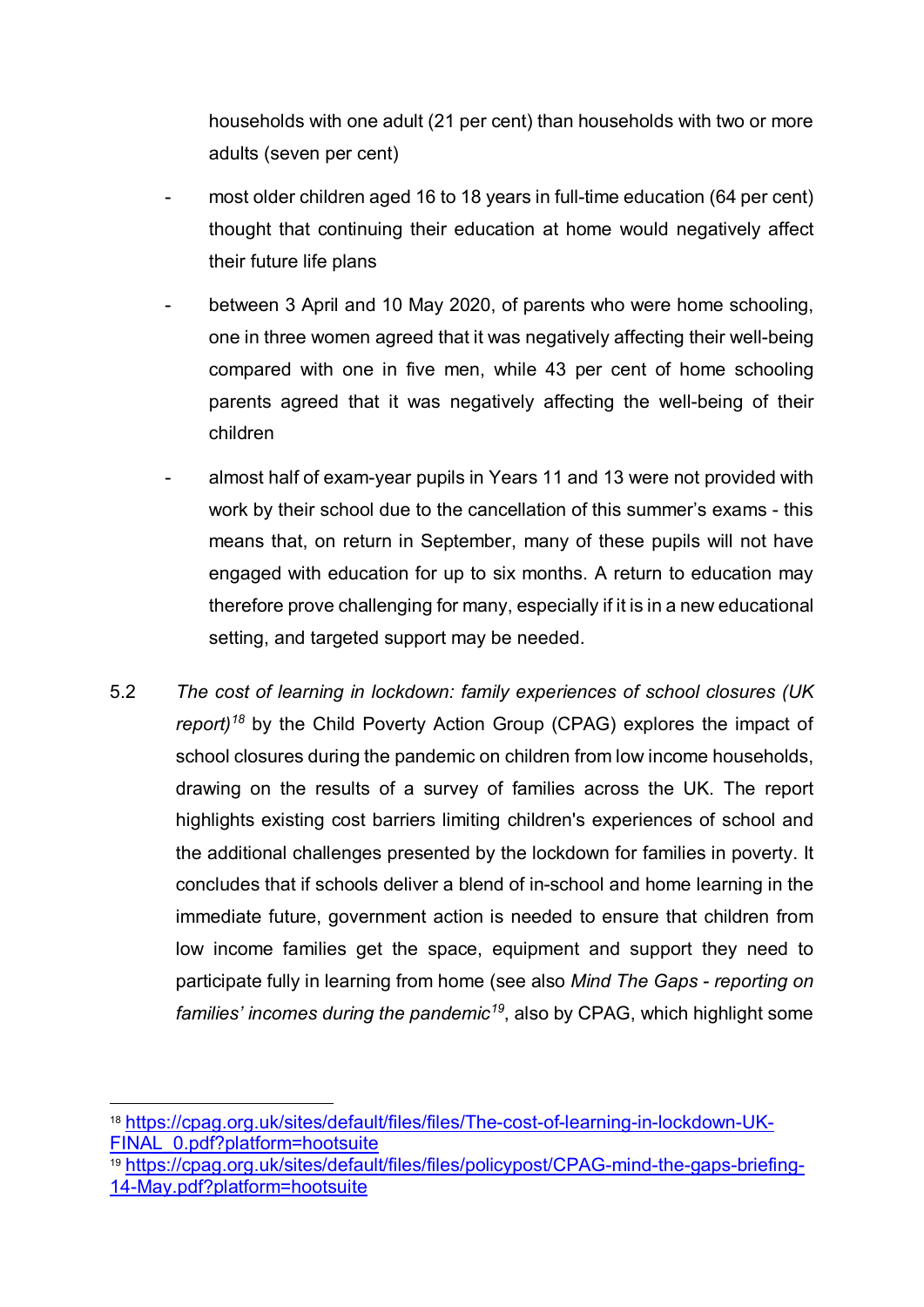of the gaps in support that exist for children and families affected by the Covid-19 pandemic).

- 5.3 Power 2, a youth empowerment charity, is providing one-to-one support to help disadvantaged young people get back into learning following the coronavirus lockdown. *Power2 Rediscover* is aimed at helping the most vulnerable children re-engage with learning following the months of closure.<sup>[20](#page-8-0)</sup> The 10-week intensive course will see young people take part in coaching to help them catch up academically and work towards a positive transition out of lockdown.
- 5.4 The National Society for the Prevention of Cruelty to Children (NSPCC) warns of the risk of child abuse in *Summary of risks to children's safety due to the conditions created by the COVID-19 pandemic*[21](#page-8-1). The NSPCC's report is based on its analysis of helpline data that shows:
	- Covid-19 has increased stressors on caregivers
	- conditions caused by the pandemic have heightened the vulnerability of children and young people to certain types of abuse, for example online abuse, abuse within the home, criminal exploitation and child sexual exploitation
	- the 'normal' safeguards to protect children and young people have been reduced during the pandemic.
- 5.5 An Oxford University Press survey, carried out with the Educational Research Forum to gauge teachers' views, found that the disruption to education caused by Covid-19 will have an adverse effect on children's vocabulary development and widen existing differences<sup>[22](#page-8-2)</sup>.
- 5.6 The Cross-Party *Youth Violence Commission* has reported<sup>[23](#page-8-3)</sup> on the possibility that knife crime could increase as children who have witnessed domestic violence are released from lockdown. The Commission calls for urgent

<span id="page-8-0"></span> <sup>20</sup> <https://www.power2.org/rediscover>

<span id="page-8-1"></span><sup>&</sup>lt;sup>21</sup> [https://learning.nspcc.org.uk/media/2246/isolated-and-struggling-social-isolation](https://learning.nspcc.org.uk/media/2246/isolated-and-struggling-social-isolation-risk-child-maltreatment-lockdown-and-beyond.pdf)[risk-child-maltreatment-lockdown-and-beyond.pdf](https://learning.nspcc.org.uk/media/2246/isolated-and-struggling-social-isolation-risk-child-maltreatment-lockdown-and-beyond.pdf)

<span id="page-8-2"></span><sup>22</sup> [https://global.oup.com/news-items/current/wordgap\\_poll?cc=gb](https://global.oup.com/news-items/current/wordgap_poll?cc=gb)

<span id="page-8-3"></span><sup>23</sup> <http://yvcommission.com/final-report/>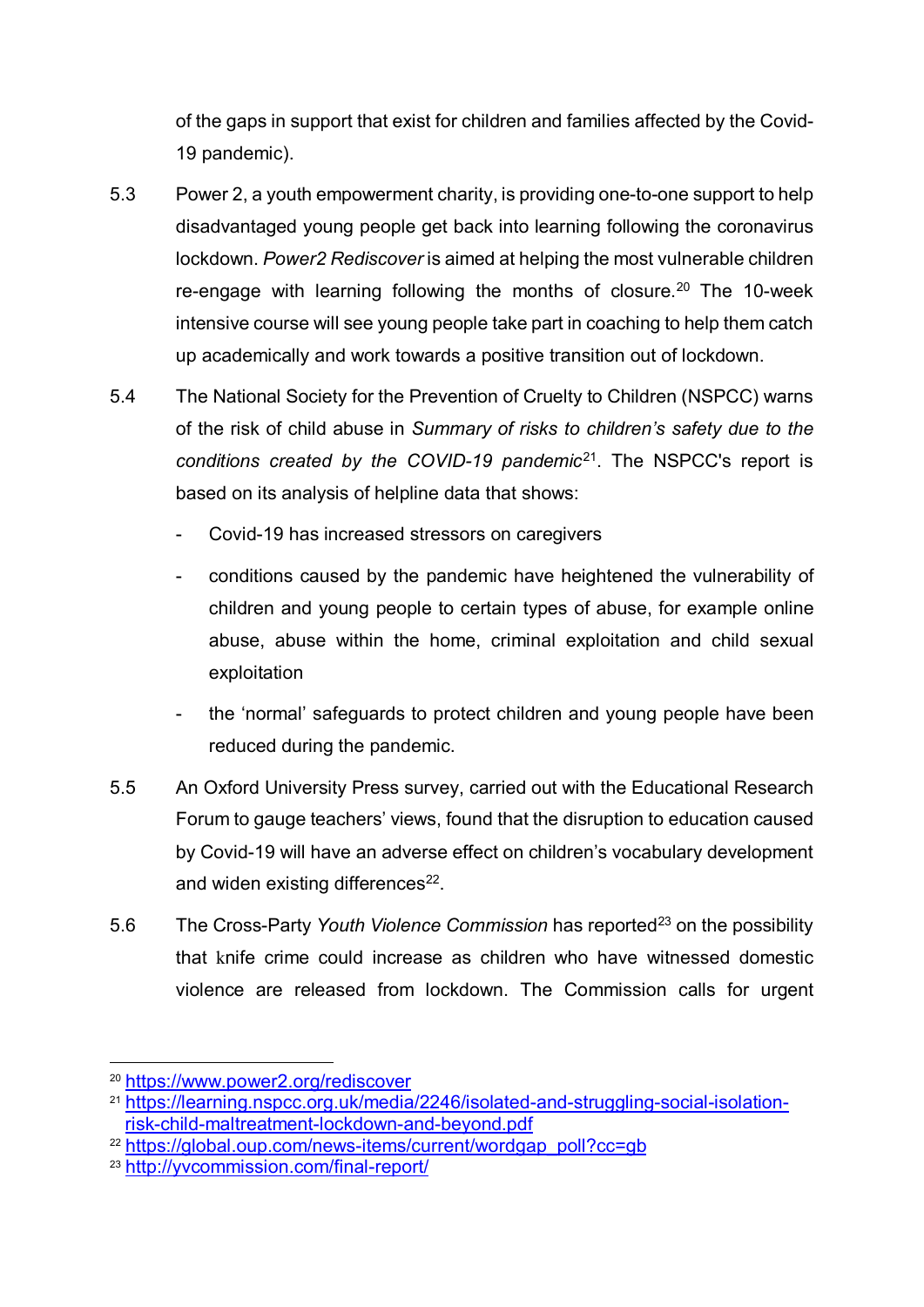measures to ensure schools and pupil referral units are adequately resourced and prepared for the challenges ahead.

- 5.7 *Survey results: impact of coronavirus on OSCs (out of school clubs)[24](#page-9-2)* from the Out of School Alliance reports the results of a survey into the impact Covid-19 has had on out of school clubs (OSCs) in England. It says that despite the opening of childcare services during lockdown, many OSCs could not do so and only 13 per cent of 359 OSCs surveyed stayed open during lockdown. It claims that a lack of clarity around reopening is prevalent among OSCs, with 44 per cent of respondents stating that they are unsure if they will reopen in September. It highlights risk of widespread closure of OSCs and concludes that the DfE should have issued clearer guidance around childcare to ensure greater consistency in how OSCs have dealt with lockdown and how they intend to reopen.
- 5.8 Local authority officers may wish to review the National Client Caseload Information System (NCCIS), which has recently been uploaded with updated indicators information that may highlight young people who could be at greater risk of becoming NEET (NCCIS is a secure).

#### <span id="page-9-0"></span>**6 Apprenticeships**

- 6.1 The Opportunity Guarantee announced by the Prime Minister (see paragraph [3.3\)](#page-2-2) involves several government departments. The government recognises the substantial risk that some young people who would usually enter the labour market this year will find themselves NEET/unemployed. Whilst the government acknowledges that there are a range of further and higher education opportunities open to young people leaving education this summer, it also wants to work with employers to ensure that young people have access to an offer of work-based training, work experience, and/or training programmes.
- <span id="page-9-1"></span>6.2 In the *Plan for Jobs* announced by the Chancellor (see paragraph [3.4\)](#page-2-3), a "brand new bonus" for employers to hire apprentices over the next six months will come into effect from August 2020 (to January 2021). Under these

<span id="page-9-2"></span> <sup>24</sup> <https://www.outofschoolalliance.co.uk/downloads/Coronavirus-survey-results.pdf>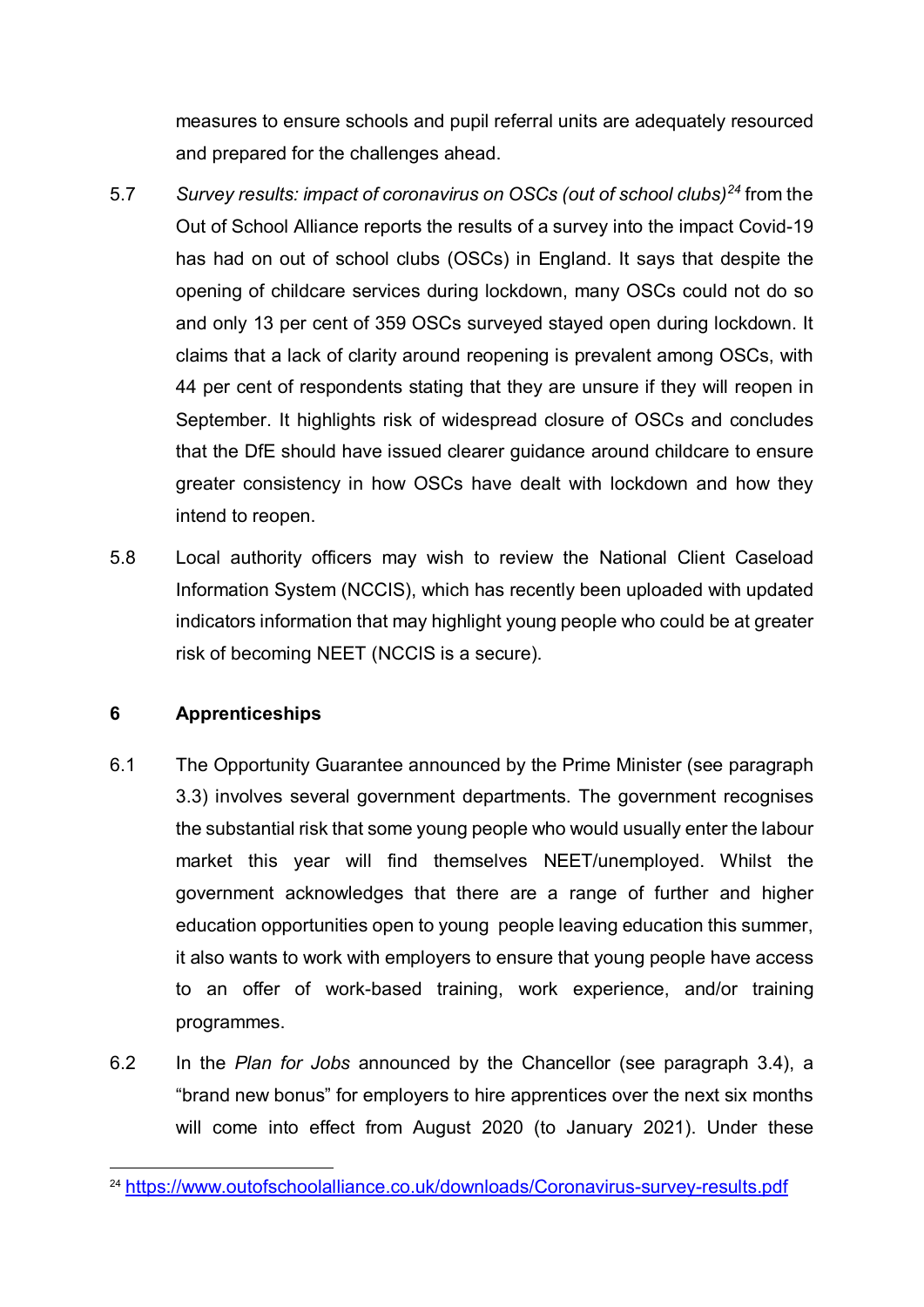arrangements, any firm that hires a new young apprentice aged 16 to 24 will receive £2,000, while those that hire new apprentices aged 25 and over will be paid £1,500. These payments will be in addition to the existing £1,000 incentive the government already provides for new 16 to 18-year-old apprentices, and those aged under 25 with an Education, Health and Care (EHC) plan where that applies. It means that employers could receive up to £3,000 for hiring 16 to 18-year-old apprentices during the six-month incentive scheme.

- 6.3 Research from the Federation for Industry Sector Skills and Standards uses the most recent data from the DfE, HM Revenue and Customs and ONS to quantify the hit to apprentices during the lockdown. It shows that young people are being squeezed out at each stage.<sup>[25](#page-10-1)</sup>
- 6.4 London Councils has announced the shortlist for the  $10<sup>th</sup>$  London Borough Apprenticeship Awards<sup>26</sup>.
- <span id="page-10-0"></span>6.5 *Traineeships -* The Chancellor confirmed that the government will provide an additional £111 million this year for traineeships in England, in a bid to triple participation in the "proven" programme. Incentives of £1,000 per trainee will be paid, and eligibility for traineeships will be expanded to those with level 3 qualifications and below. The £1,000 bonus will be limited to 10 trainees per employer and the budget increase will also pay for a 55 percent increase in the training provider payment for 19 to 24-year-olds from £970 to £1,500.

# **7 T Levels**

7.1 Employers will be offered cash incentives of up to £750 per student on a Tlevel industry placement from September as part of a "new package of support" from the government<sup>27</sup>. The funding, which will be paid to individual providers to then pass on to businesses, is planned to run for the 2020/21 academic year.

<span id="page-10-1"></span> <sup>25</sup> [https://fisss.org/wp-content/uploads/2020/07/Quantifying-the-hit-to-apprentices](https://fisss.org/wp-content/uploads/2020/07/Quantifying-the-hit-to-apprentices-during-lockdown.pdf)[during-lockdown.pdf](https://fisss.org/wp-content/uploads/2020/07/Quantifying-the-hit-to-apprentices-during-lockdown.pdf)

<span id="page-10-2"></span><sup>26</sup> <https://www.londoncouncils.gov.uk/node/37532>

<span id="page-10-3"></span><sup>&</sup>lt;sup>27</sup> https://assets.publishing.service.gov.uk/government/uploads/system/uploads/attach [ment\\_data/file/901444/Employer\\_support\\_fund-](https://assets.publishing.service.gov.uk/government/uploads/system/uploads/attachment_data/file/901444/Employer_support_fund-_Funding_Rules_2021_FINAL2.pdf) Funding\_Rules\_2021\_FINAL2.pdf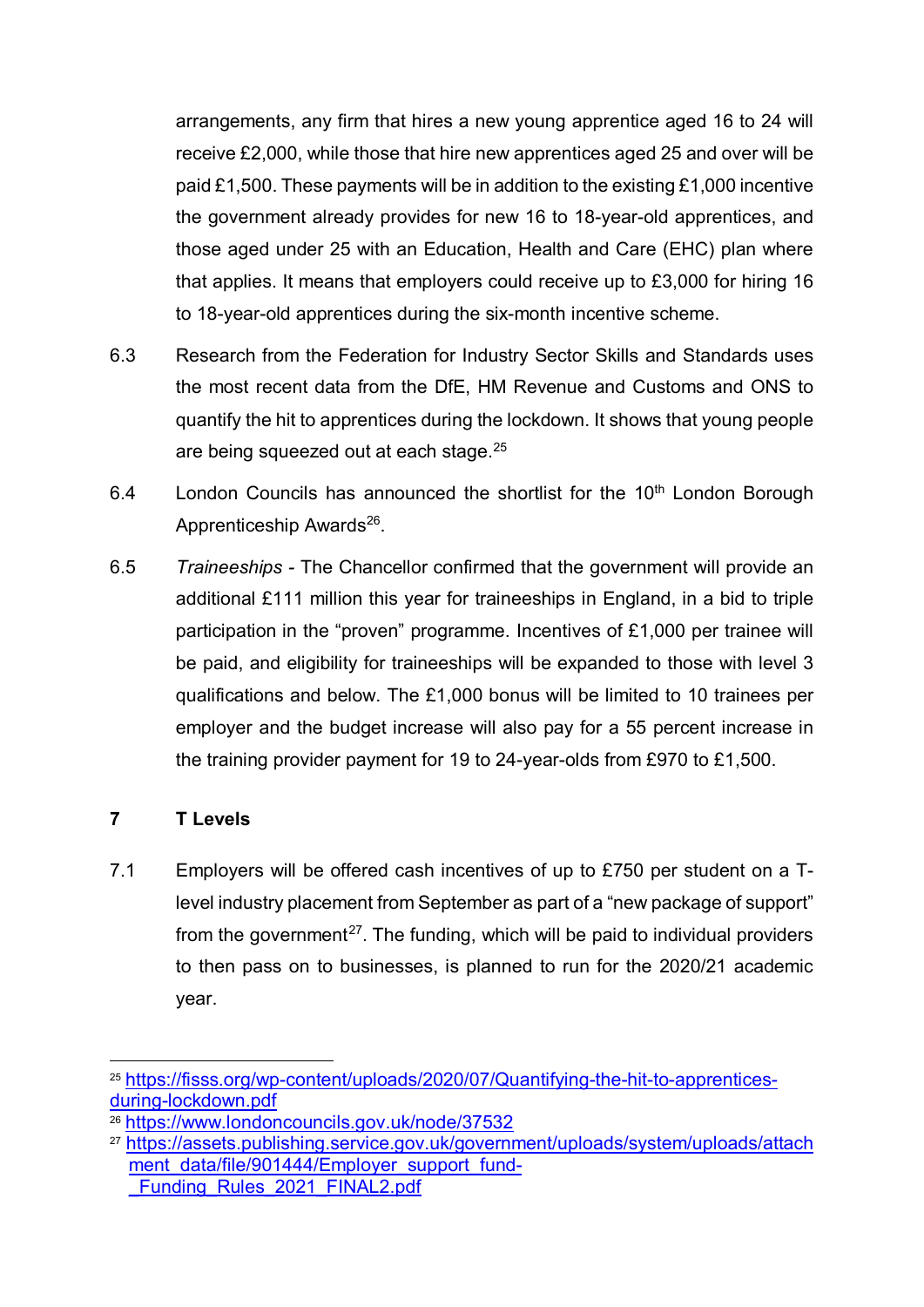7.2 However, the proposed cultural, heritage and visitor attractions T-level has been removed by the DfE after the Institute for Apprenticeships and Technical Education reported that there was "insufficient employer demand" for a new technical qualification in that field. It means the total number of T-level subjects set to be rolled out has dropped from 25 to 24. Meanwhile, the legal and human resources T-levels, which were due to start in September 2022, have been pushed back to 2023 because the bids put forward to develop these subjects "did not meet the minimum quality standards".

#### **8 Funding**

- 8.1 Following the announcement that the government is considering temporarily removing free travel for under 18-year olds in London<sup>[28](#page-11-0)</sup>, a coalition headed by the CPAG (#DontZapTheZip campaign) continues to press for a reverse in the decision. The Association of Colleges has added its voice to the protest.
- 8.2 London Councils is in discussion with ministers in the Department for Transport (DfT) and has secured a commitment that Transport for London (TfL) shall continue to provide free transport to all pupils who have a statutory entitlement. The government has also indicated that they do not intend any new burdens to be imposed on boroughs. However, London Councils is concerned about ambiguity in the government's proposals and their implementation by September (which is Government's intention). Following recent discussions between London Councils, DfT and TfL, a further proposal and programme for delivery is expected soon. London Councils is undertaking some modelling and has circulated a calculator tool to the Association of London Directors of Children's Services for return by 5 August 2020.
- 8.3 The Partnership for Young London has published a report on the impact that the removal of free travel will have on how young Londoners access education, opportunities, culture, and society. The report is the result of speaking to over 2,000 young Londoners aged 16 to 18 and explores their views on the suspension of free travel for under-18s. The research was designed to

<span id="page-11-0"></span> <sup>28</sup> [https://www.london.gov.uk/coronavirus/coronavirus-covid-19-faqs/what-are-new](https://www.london.gov.uk/coronavirus/coronavirus-covid-19-faqs/what-are-new-rules-children-and-young-people-under-18-travelling-and-when-are-you-going-make-these)[rules-children-and-young-people-under-18-travelling-and-when-are-you-going](https://www.london.gov.uk/coronavirus/coronavirus-covid-19-faqs/what-are-new-rules-children-and-young-people-under-18-travelling-and-when-are-you-going-make-these)[make-these](https://www.london.gov.uk/coronavirus/coronavirus-covid-19-faqs/what-are-new-rules-children-and-young-people-under-18-travelling-and-when-are-you-going-make-these)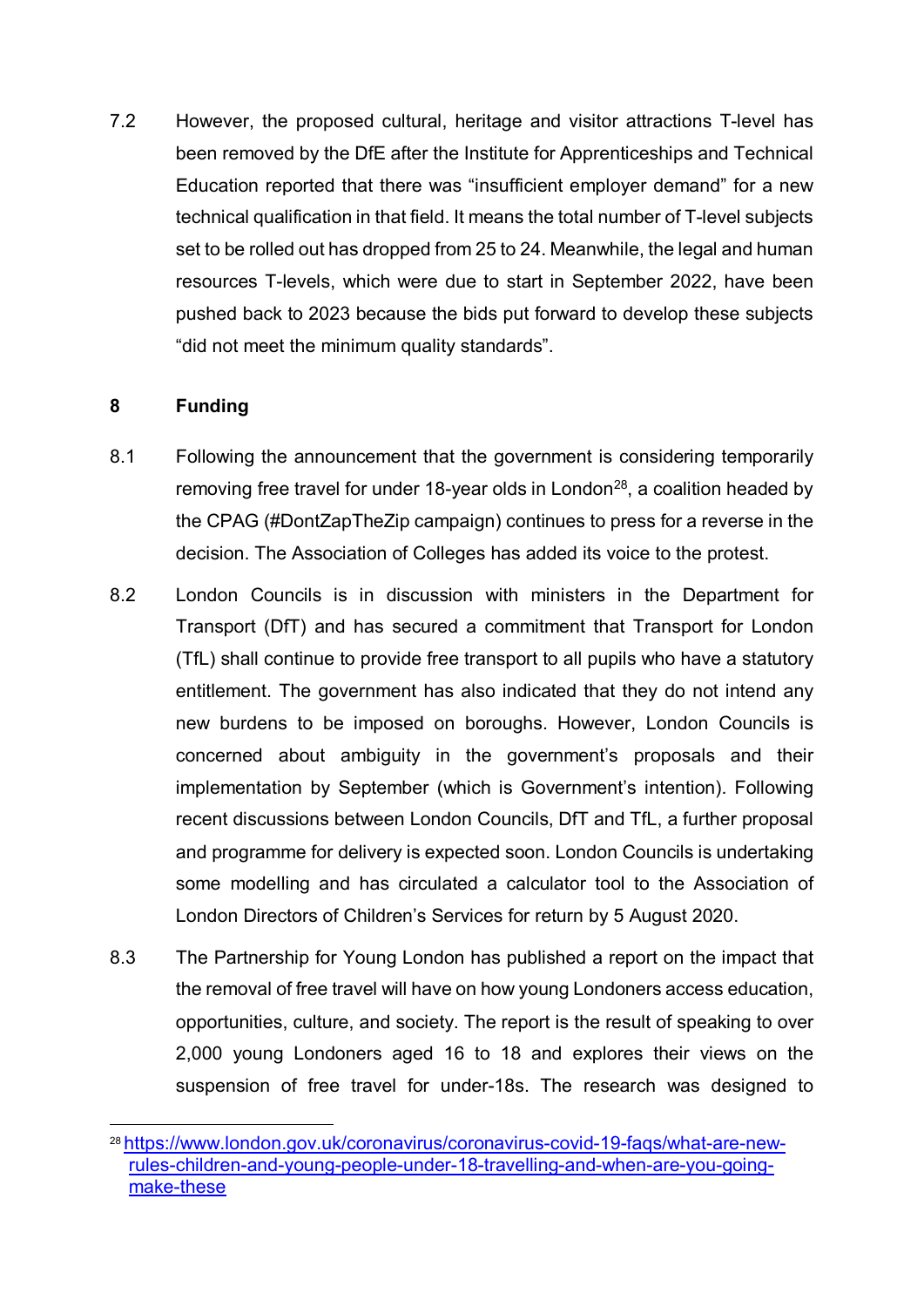complement CPAG's campaign and was conducted in conjunction with a petition to save the free bus pass that already had nearly 200,000 signatures by 28 July. The report says that

- over 95% of 16-18-year olds are against the removal of free travel, which will disproportionately disadvantage young people from minority ethnic groups
- a majority of young Londoners (64.1%) said that they were worried that their parents would struggle to make ends meet if they had to pay for transport (and 17.8% unsure). South Asian and Asian young people were the most likely to say that they were worried (78%).
- over half (56%) said that if they lost free travel, they would not be able to afford to go to the places they want to go.
- 43.8% said that losing free travel would change the college or school they are considering attending. Young people who have care experience were more likely to say that suspension of free travel would change the school or college they were considering attending (56.8%).
- two-thirds of young Londoners (65.7%) said that they were worried that getting to school or around London is less safe without free travel.
- fewer than one in five young Londoners (17.3%) said that if they lost free travel, they would cycle instead to the places they want to go.
- the survey also found that paying for travel would restrict the freedom of choice for young Londoners in both their education and extra-curricular activities
- 8.4 The government announced that 20 applications have been successful and will receive a total of £5.4 million from the College Collaboration Fund (CCF) between them to help drive up standards and level up opportunity across the country. The fund will support colleges to work together to overcome challenges and improve education and training for their students. The successful applications from London were: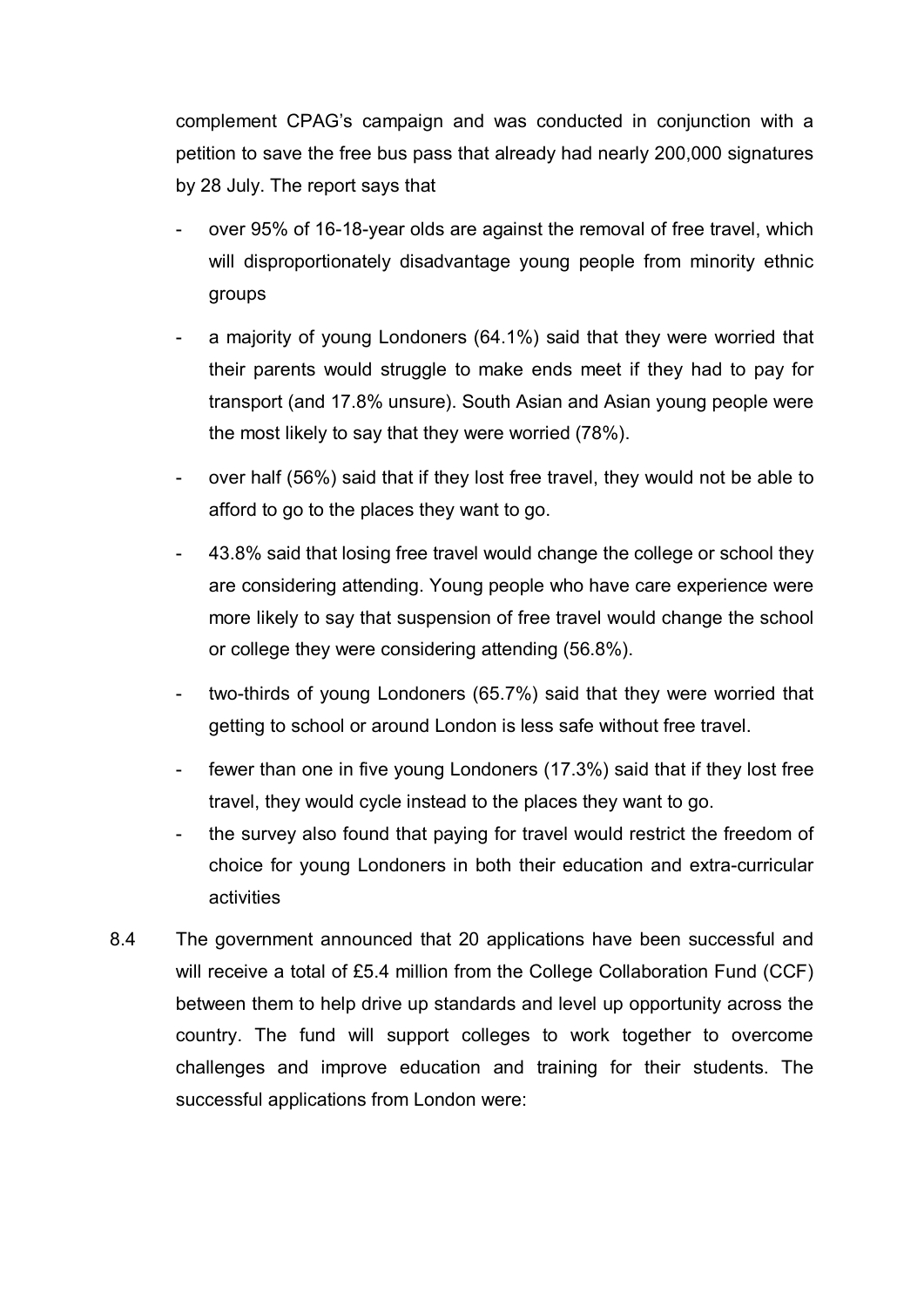- Ealing, Hammersmith and West London College (with Harrow and Uxbridge College, West Thames College, The Windsor Forest Colleges Group, Brooklands College as partner colleges)
- London South East Colleges (with East Sussex College Group as its partner).

# **9 Quality and Standards**

- 9.1 Early in July, Ofqual ran a short consultation on proposed changes to the assessment of GCSEs, AS and A levels in 2021 and initial thoughts about approaches to vocational qualifications<sup>[29](#page-13-0)</sup>. The outcomes of the consultation and the final decisions for next year have not yet been published.
- 9.2 Ofsted is carrying out visits (rather than inspections) from September to "see how [educational settings] are getting back up to speed". The visits will focus on blended learning (learning that combines classroom/face-to-face teaching with self-directed learning, including the use of on-line packages) and will not result in a full report $30$ .
- 9.3 It has also been decided that Ofsted and the Care Quality Commission will visit local areas to support strengthening special educational needs and disabilities (SEND) systems in the wake of the COVID-19 pandemic, before returning to full inspections.
- 9.4 FE News published an article by Ofsted that featured its views on what works in on-line learning in FE and skills provision $31$ .

<span id="page-13-0"></span> <sup>29</sup> [https://www.gov.uk/government/consultations/proposed-changes-to-the](https://www.gov.uk/government/consultations/proposed-changes-to-the-assessment-of-gcses-as-and-a-levels-in-2021)[assessment-of-gcses-as-and-a-levels-in-2021](https://www.gov.uk/government/consultations/proposed-changes-to-the-assessment-of-gcses-as-and-a-levels-in-2021)

<span id="page-13-1"></span><sup>30</sup> [https://www.gov.uk/government/news/ofsted-to-visit-when-schools-and-colleges](https://www.gov.uk/government/news/ofsted-to-visit-when-schools-and-colleges-return-in-the-autumn)[return-in-the-autumn](https://www.gov.uk/government/news/ofsted-to-visit-when-schools-and-colleges-return-in-the-autumn)

<span id="page-13-2"></span><sup>31</sup> [https://www.fenews.co.uk/press-releases/51538-online-education-in-further](https://www.fenews.co.uk/press-releases/51538-online-education-in-further-education-and-skills-learning-about-what-works?utm_source=FE+News&utm_campaign=6cef4c7314-RSS_EMAIL_CAMPAIGN&utm_medium=email&utm_term=0_a588419e08-6cef4c7314-17379865)[education-and-skills-learning-about-what](https://www.fenews.co.uk/press-releases/51538-online-education-in-further-education-and-skills-learning-about-what-works?utm_source=FE+News&utm_campaign=6cef4c7314-RSS_EMAIL_CAMPAIGN&utm_medium=email&utm_term=0_a588419e08-6cef4c7314-17379865)[works?utm\\_source=FE+News&utm\\_campaign=6cef4c7314-](https://www.fenews.co.uk/press-releases/51538-online-education-in-further-education-and-skills-learning-about-what-works?utm_source=FE+News&utm_campaign=6cef4c7314-RSS_EMAIL_CAMPAIGN&utm_medium=email&utm_term=0_a588419e08-6cef4c7314-17379865) [RSS\\_EMAIL\\_CAMPAIGN&utm\\_medium=email&utm\\_term=0\\_a588419e08-](https://www.fenews.co.uk/press-releases/51538-online-education-in-further-education-and-skills-learning-about-what-works?utm_source=FE+News&utm_campaign=6cef4c7314-RSS_EMAIL_CAMPAIGN&utm_medium=email&utm_term=0_a588419e08-6cef4c7314-17379865) [6cef4c7314-17379865](https://www.fenews.co.uk/press-releases/51538-online-education-in-further-education-and-skills-learning-about-what-works?utm_source=FE+News&utm_campaign=6cef4c7314-RSS_EMAIL_CAMPAIGN&utm_medium=email&utm_term=0_a588419e08-6cef4c7314-17379865)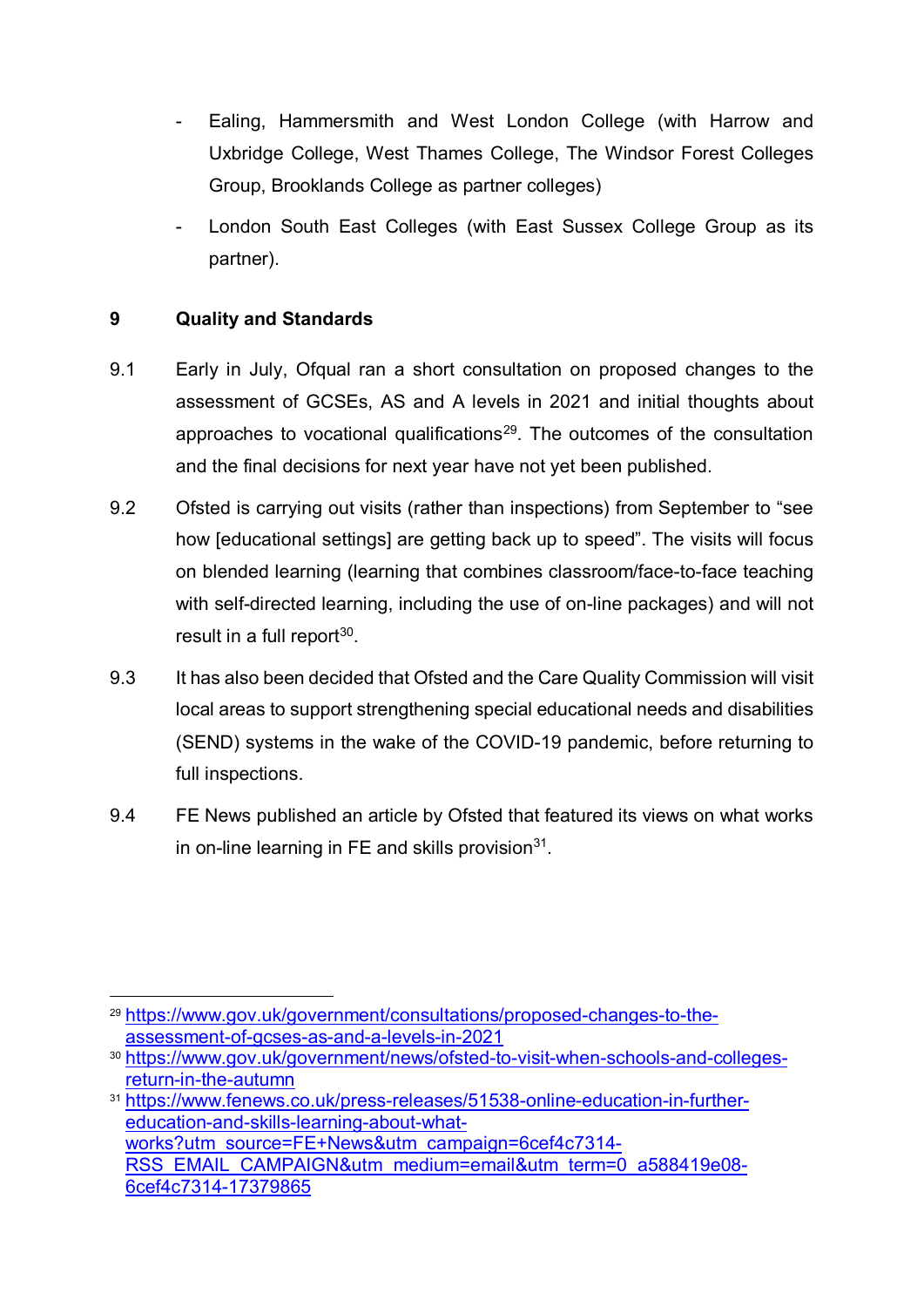# **10 Progressions - the Labour Market**

- 10.1 The following has been developed from the research we have analysed in our previous Briefings:
	- it is likely that the country will have to adapt to cope with Covid-19 for some time and may need to adopt permanently some of the ways of working to which we are now becoming accustomed
	- despite the support available to businesses and other employers, some enterprises may not survive, some activities may cease and some – possibly very many – redundancies may occur; and it may take a considerable amount of time before the economy and labour market stabilise
	- in the interim, the effects of recovery will not be felt equally by all industrial sectors, localities or sections of society; concern is being expressed particularly about families living on the breadline and young people entering the labour market, especially those with low attainment.
- 10.2 The latest published reports that confirm this position and look to the future are:
	- *The Full Monty: facing up to the challenge of the coronavirus labour market crisis [32](#page-14-0)* in which the Resolution Foundation sums up the concerns it has identified in several detailed reports on the effect of Covid-19 on different sections of society, particularly young people.
	- *Children in lockdown: the consequences of the coronavirus crisis for children living in poverty (in London)[33](#page-14-1)* from The Childhood Trust, which also refers to the mental health effects of the lockdown on children living in poverty.
	- *Bounce back Britain: COVID-19 economic response and learning the policy lessons from the financial crisis*[34](#page-14-2) by the Social Market Foundation,

<span id="page-14-0"></span> <sup>32</sup> <https://www.resolutionfoundation.org/app/uploads/2020/06/The-Full-Monty.pdf>

<span id="page-14-1"></span><sup>33</sup> [https://view.publitas.com/the-childhood-trust/children-in-lockdown-the-childhood](https://view.publitas.com/the-childhood-trust/children-in-lockdown-the-childhood-trust-report-june-2020/page/1?platform=hootsuite)[trust-report-june-2020/page/1?platform=hootsuite](https://view.publitas.com/the-childhood-trust/children-in-lockdown-the-childhood-trust-report-june-2020/page/1?platform=hootsuite)

<span id="page-14-2"></span><sup>34</sup> [https://www.smf.co.uk/wp-content/uploads/2020/06/Bounce-back-Britain-June-](https://www.smf.co.uk/wp-content/uploads/2020/06/Bounce-back-Britain-June-20.pdf?platform=hootsuite)[20.pdf?platform=hootsuite](https://www.smf.co.uk/wp-content/uploads/2020/06/Bounce-back-Britain-June-20.pdf?platform=hootsuite)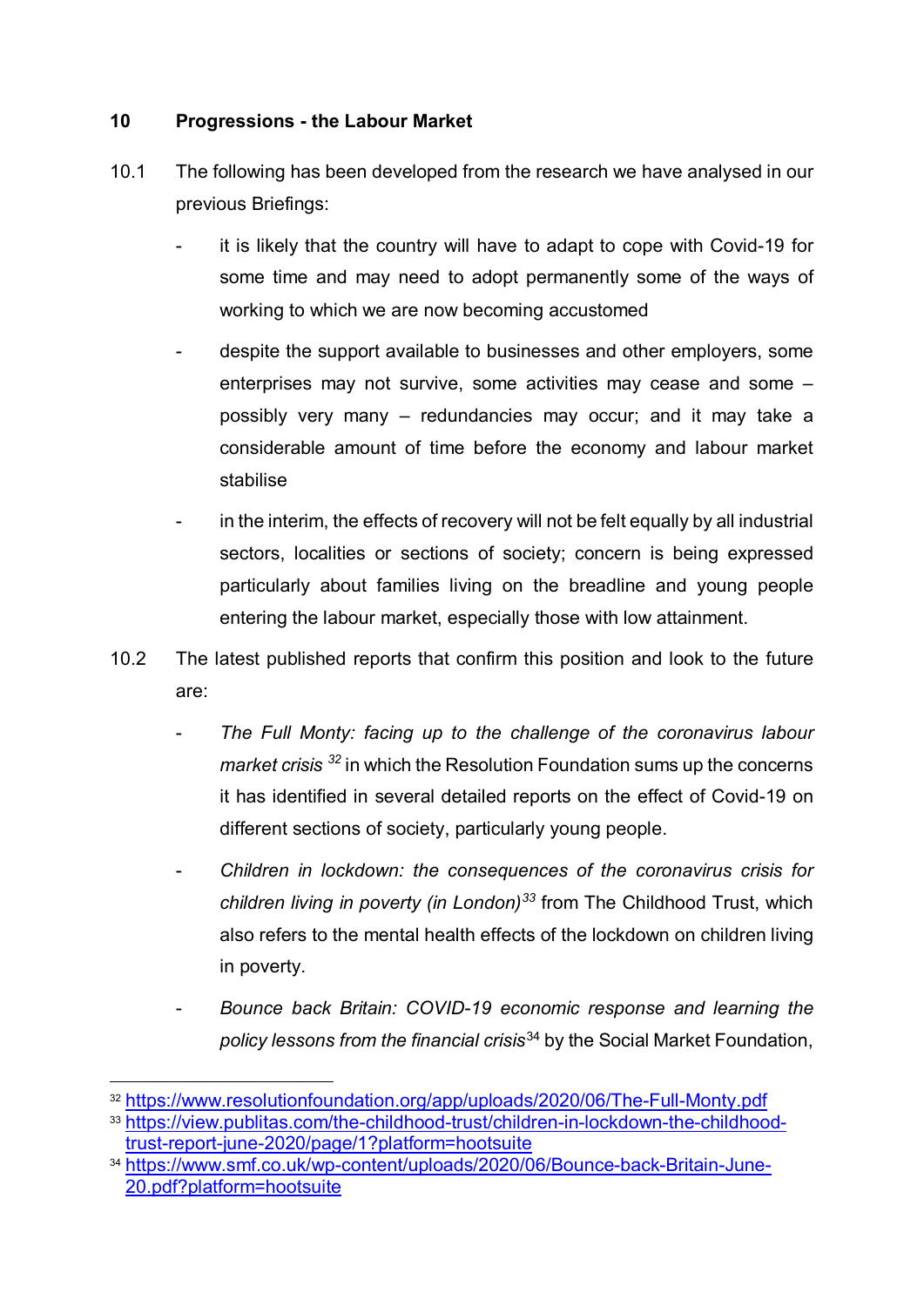looks at what can be learnt from the past to inform future economic decision making and give the UK economy the best chance of a fast, strong recovery after Covid-19. It concludes that a huge increase in infrastructure investment, more spending on research and development, or tax cuts are unlikely to generate results unless the UK improves the performance of British businesses.

- *Back from the brink: avoiding a lost generation* [35](#page-15-0) from the Centre for Progressive Policy, explores the potential long-term effects of the economic downturn caused by the outbreak of Covid-19 and shows how economic recessions usually have long lasting effects, with economic outputs and wages only recently returning to pre-2008 level. It argues that the effects of the current economic downturn are likely to be longlasting and exacerbate regional inequality. It examines the capacity within local government to recover in the context of the government's "levelling up" policy, showing that this agenda needs to be revitalised with economic renewal focused on shoring up economic activity and levelling up skills gaps, health inequalities, and investment gaps.
- Skilling London: London business plan for a skills-led recovery<sup>[36](#page-15-1)</sup> by London First is based on information gathered from a series of roundtable discussions with business and industries and suggests an action plan to drive forward changes in London's skills performance to help the city recover from the pandemic and to thrive in the longer term.
- In *Working in the new normal[37](#page-15-2)*, the British Standards Institution provides advice to organisations on resuming their work and business activities, drawing on insights from experts in a range of disciplines. It presents views on key issues relating to the following areas and sectors: challenges to business; impacts on staff; consumer concerns; digital

<span id="page-15-0"></span> <sup>35</sup> [https://www.progressive-policy.net/downloads/files/CPP-Report-Back-from-the](https://www.progressive-policy.net/downloads/files/CPP-Report-Back-from-the-brink.pdf?platform=hootsuite)[brink.pdf?platform=hootsuite](https://www.progressive-policy.net/downloads/files/CPP-Report-Back-from-the-brink.pdf?platform=hootsuite)

<span id="page-15-1"></span><sup>36</sup> [https://www.londonfirst.co.uk/sites/default/files/documents/2020-](https://www.londonfirst.co.uk/sites/default/files/documents/2020-06/SkillingLondon.pdf) [06/SkillingLondon.pdf](https://www.londonfirst.co.uk/sites/default/files/documents/2020-06/SkillingLondon.pdf)

<span id="page-15-2"></span><sup>37</sup> [https://www.bsigroup.com/en-GB/topics/novel-coronavirus-covid-19/the-new](https://www.bsigroup.com/en-GB/topics/novel-coronavirus-covid-19/the-new-normal/?utm_source=pardot&utm_medium=email&utm_campaign=SM-STAN-PRM-COVID19%2FSpecialreport%3Athenewnormal-2006)[normal/?utm\\_source=pardot&utm\\_medium=email&utm\\_campaign=SM-STAN-](https://www.bsigroup.com/en-GB/topics/novel-coronavirus-covid-19/the-new-normal/?utm_source=pardot&utm_medium=email&utm_campaign=SM-STAN-PRM-COVID19%2FSpecialreport%3Athenewnormal-2006)[PRM-COVID19%2FSpecialreport%3Athenewnormal-2006](https://www.bsigroup.com/en-GB/topics/novel-coronavirus-covid-19/the-new-normal/?utm_source=pardot&utm_medium=email&utm_campaign=SM-STAN-PRM-COVID19%2FSpecialreport%3Athenewnormal-2006)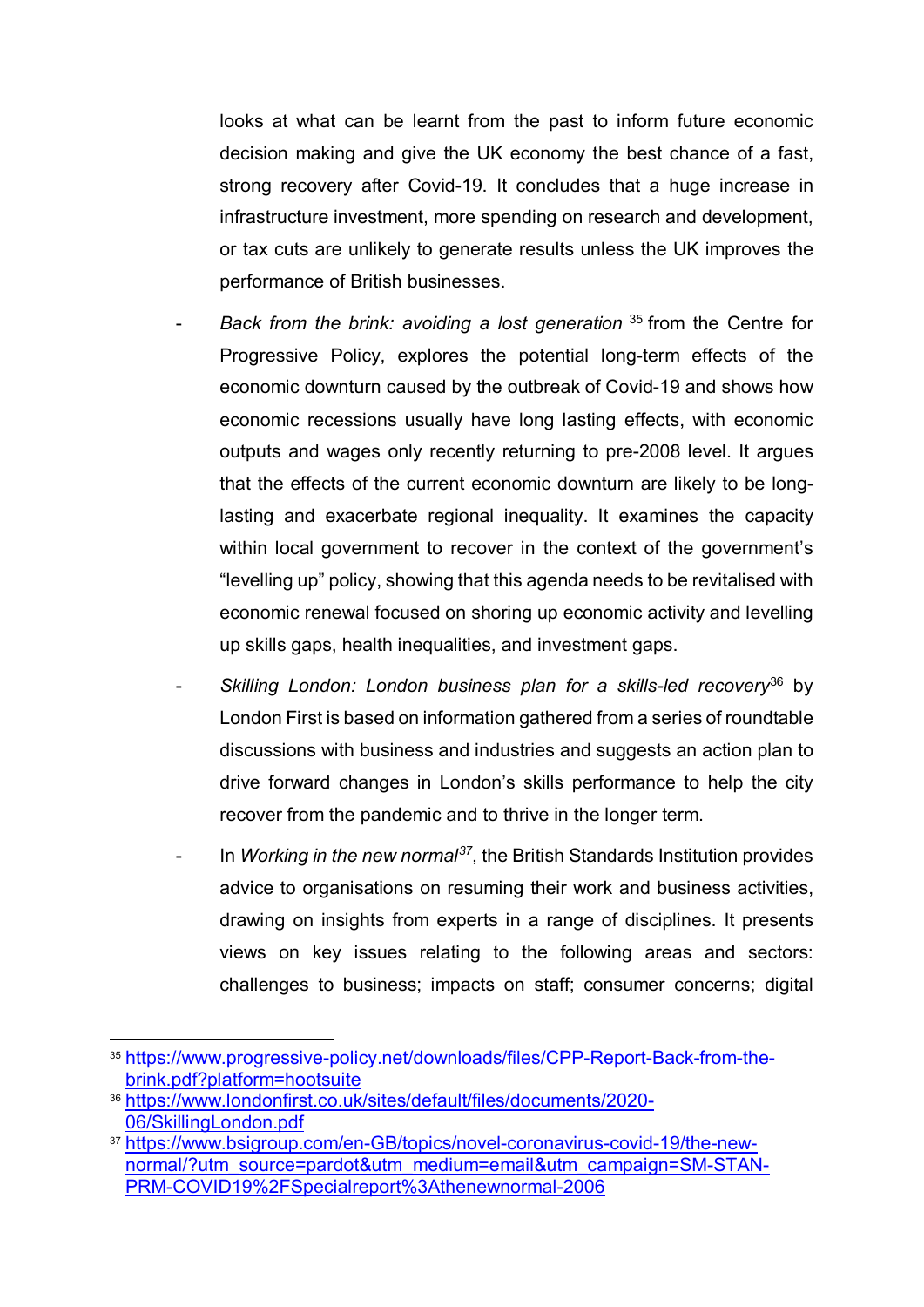business; construction sector; community resilience; standards and the economy; environmental management; facilities management; security sector; data and defence; healthcare; risk management and business assurance; the ethical consumer; water safety; psychological health and safety in the workplace; and occupational health and safety. It also outlines the British Standards Institution's response to the pandemic, including publicly accessible standards and free webinars.

- *The Long Game: how to reboot skills training for disadvantaged adults[38](#page-16-0)* from the Centre for Social Justice explores the barriers faced by disadvantaged adults in improving learning and skills development, and the ways in which they might be overcome through changes to the lifelong learning system. It advocates and identifies six major challenges around adult learning: overall adult learning; community learning; adult learning at levels 2 and 3; adult learning at levels 4 and 5; employer-led training; and part-time higher education. Among its recommendations are investing in community learning where there is unmet need and introducing a 'learning and skills tax rebate' for employers who train lowskilled workers.
- The Institute for Innovation and Public Purpose at University College London $39$  is promoting some of the environmental and sustainability opportunities that can be grasped from the pandemic and is calling for a global green economic renewal.
- 10.3 Emphasising the global nature of Covid-19, a report published by the Institute of Student Employers<sup>[40](#page-16-2)</sup> shows the negative impact the pandemic has had on graduate jobs across the world, even in countries where Covid-19 cases and deaths have been low.

<span id="page-16-0"></span> <sup>38</sup> [https://www.centreforsocialjustice.org.uk/core/wp-content/uploads/2020/06/CSJ-](https://www.centreforsocialjustice.org.uk/core/wp-content/uploads/2020/06/CSJ-The-Long-Game.pdf)[The-Long-Game.pdf](https://www.centreforsocialjustice.org.uk/core/wp-content/uploads/2020/06/CSJ-The-Long-Game.pdf)

<span id="page-16-1"></span><sup>39</sup> [https://www.ucl.ac.uk/bartlett/public-purpose/sites/public-purpose/files/04\\_](https://www.ucl.ac.uk/bartlett/public-purpose/sites/public-purpose/files/04_-_a_green_economic_renewal_from_the_covid-19_crisis.pdf) a green economic renewal from the covid-19 crisis.pdf

<span id="page-16-2"></span><sup>40</sup> [https://cdn.ymaws.com/ise.org.uk/resource/collection/78C3D824-D17B-4316-8E69-](https://cdn.ymaws.com/ise.org.uk/resource/collection/78C3D824-D17B-4316-8E69-15A054E40F1E/Covid-19-international_final.pdf) [15A054E40F1E/Covid-19-international\\_final.pdf](https://cdn.ymaws.com/ise.org.uk/resource/collection/78C3D824-D17B-4316-8E69-15A054E40F1E/Covid-19-international_final.pdf)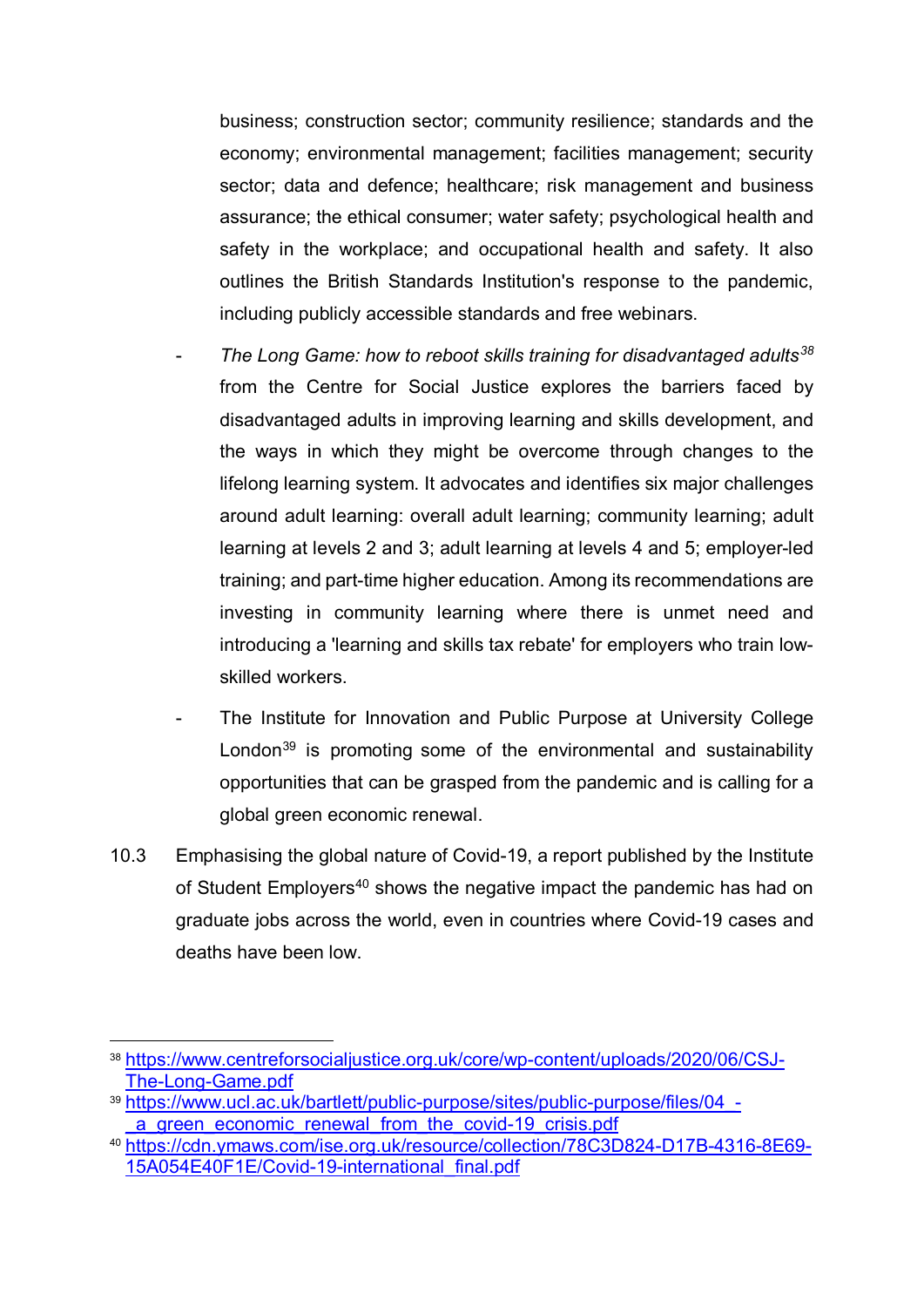10.4 London borough leaders have signalled their ambition to deliver a green, sustainable and inclusive recovery from Covid-19 by unanimously agreeing proposals for tackling the climate emergency and safeguarding London's environmental future.<sup>41</sup> The proposals include improving the energy efficiency of London's homes and public buildings, growing London's green economy, working via the planning system to prioritise net zero developments and developing innovative funding and financing proposals to tackle the climate emergency.

# **11 Progression to Further and Higher Education**

11.1 University offers which only become unconditional once an applicant accepts them as their firm choice (so called "conditional unconditional offers") will be prohibited until September 2021, under new rules announced by the Office for Students<sup>42</sup>.

# **12 Careers Guidance**

- <span id="page-17-0"></span>12.1 The Chancellor's summer statement (see paragraph [3.4\)](#page-2-3) included the provision of an additional £32 million funding over the next two years for the National Careers Service so that 269,000 more people in England can receive "personalised advice on training and work".
- 12.2 *Youth Transitions: Creating Pathways to Success*[43,](#page-17-3) co-authored by Dr Deirdre Hughes OBE and Graeme Smith, sets out international evidence which shows that Covid-19 will exacerbate existing problems faced by young people. The report recommends public investment in infrastructure with an emphasis on youth:

<span id="page-17-1"></span> <sup>41</sup>[.https://www.londoncouncils.gov.uk/node/37459?utm\\_campaign=11700102\\_Key%2](https://www.londoncouncils.gov.uk/node/37459?utm_campaign=11700102_Key%20Issues%2029%20July%202020&utm_medium=email&utm_source=London%20Councils&dm_i=192K,6YRUU,71JL3B,S1C84,1) [0Issues%2029%20July%202020&utm\\_medium=email&utm\\_source=London%20Cou](https://www.londoncouncils.gov.uk/node/37459?utm_campaign=11700102_Key%20Issues%2029%20July%202020&utm_medium=email&utm_source=London%20Councils&dm_i=192K,6YRUU,71JL3B,S1C84,1) [ncils&dm\\_i=192K,6YRUU,71JL3B,S1C84,1](https://www.londoncouncils.gov.uk/node/37459?utm_campaign=11700102_Key%20Issues%2029%20July%202020&utm_medium=email&utm_source=London%20Councils&dm_i=192K,6YRUU,71JL3B,S1C84,1)

<span id="page-17-2"></span><sup>42</sup> [https://www.officeforstudents.org.uk/media/e2e8c6e5-b713-416a-8abc](https://www.officeforstudents.org.uk/media/e2e8c6e5-b713-416a-8abc-cb40fbed6947/regulatory-notice-5-temporary-condition-z3.pdf)[cb40fbed6947/regulatory-notice-5-temporary-condition-z3.pdf](https://www.officeforstudents.org.uk/media/e2e8c6e5-b713-416a-8abc-cb40fbed6947/regulatory-notice-5-temporary-condition-z3.pdf)

<span id="page-17-3"></span><sup>43</sup>[.https://www.educationdevelopmenttrust.com/EducationDevelopmentTrust/files/76/7](https://www.educationdevelopmenttrust.com/EducationDevelopmentTrust/files/76/7625c6ce-d1cd-4250-80b7-7b0bd23ac421.pdf) [625c6ce-d1cd-4250-80b7-7b0bd23ac421.pdf](https://www.educationdevelopmenttrust.com/EducationDevelopmentTrust/files/76/7625c6ce-d1cd-4250-80b7-7b0bd23ac421.pdf)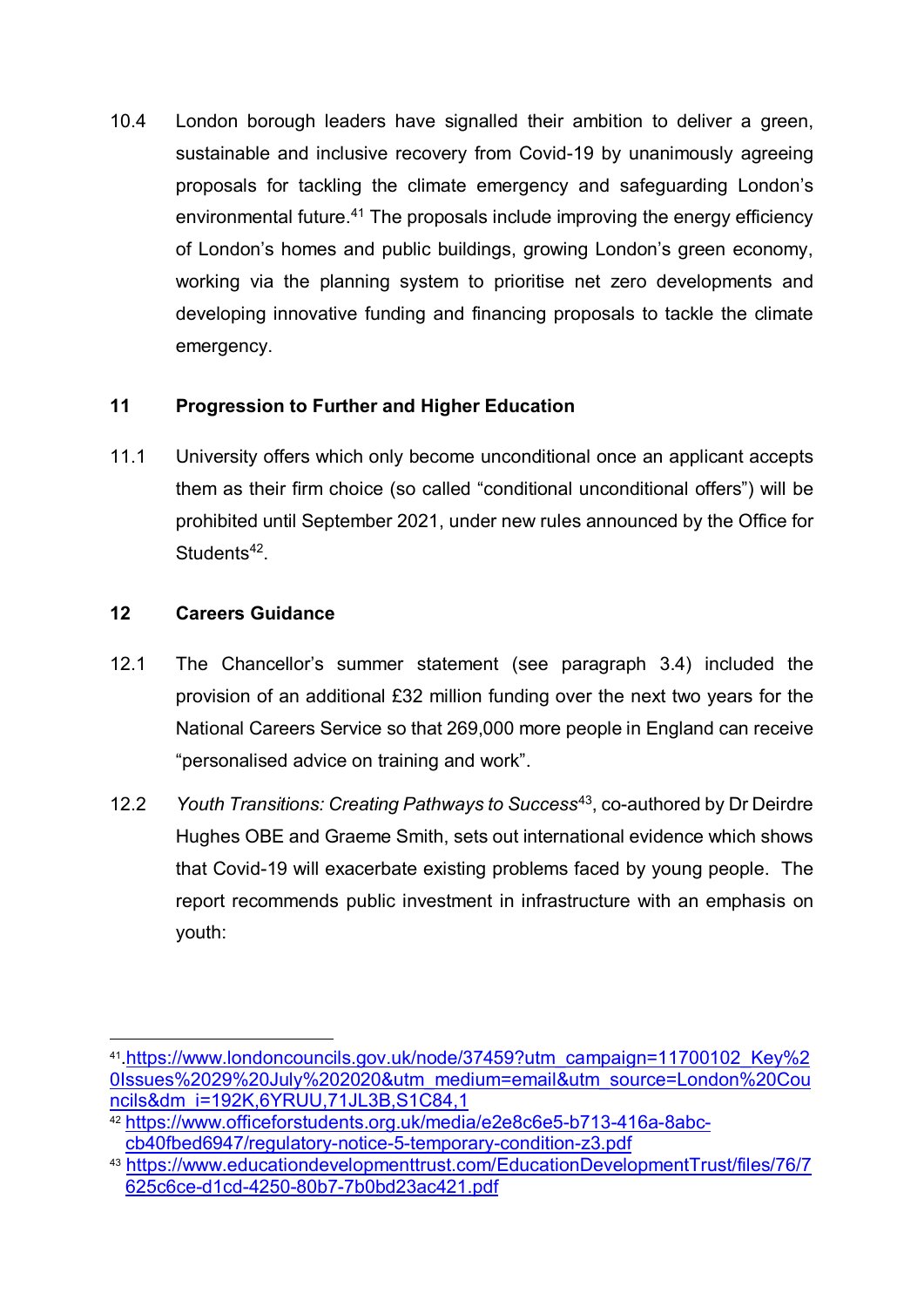- private investment in the provision of local spaces and places for young people to develop their knowledge and skills about the world of work
- third sector investment in community cohesion and engagement with youth
- coordinated implementation of active labour market policies for unemployed young people
- introduction of pro-youth tax and benefits measures
- encouragement of part-time working among school-age young people to close the gap between schooling and the world of work
- improved access to vocational training
- taking advantage of new digital technologies
- designing and delivering a far-reaching and consistent communications strategy
- listening to the voices of young people and parents.
- 12.3 The Career Development Institute, along with more than one thousand organisations, Lords and MPs, has signed an open letter to government calling for a Career Guidance Guarantee for young people and unemployed adults<sup>44</sup>.
- 12.4 The Careers & Enterprise Company asked almost 5,000 teachers what they thought would best prepare students for the future of work in a post-pandemic jobs market. Almost three-quarters (74 per cent) of teachers say skills like teamwork and public speaking will equip pupils to secure a good job in these uncertain economic times. Just 62 per cent say the same about good academic qualifications. Almost half (49 per cent) say they fear there will be far fewer jobs and opportunities for their students in the coming years. Nearly all (98 per cent) say their students have been anxious and uncertain about their future choices since lockdown. Nearly three in five put this down to uncertainty over GCSE and A-level grading. More than three in five say opportunities for young people to meet a range of employers from different sectors and learn about

<span id="page-18-0"></span><sup>&</sup>lt;sup>44</sup> [https://www.thecdi.net/write/Open\\_Letter\\_Career\\_Guidance\\_Guarantee-signed-all](https://www.thecdi.net/write/Open_Letter_Career_Guidance_Guarantee-signed-all-signatures-final.pdf)[signatures-final.pdf](https://www.thecdi.net/write/Open_Letter_Career_Guidance_Guarantee-signed-all-signatures-final.pdf)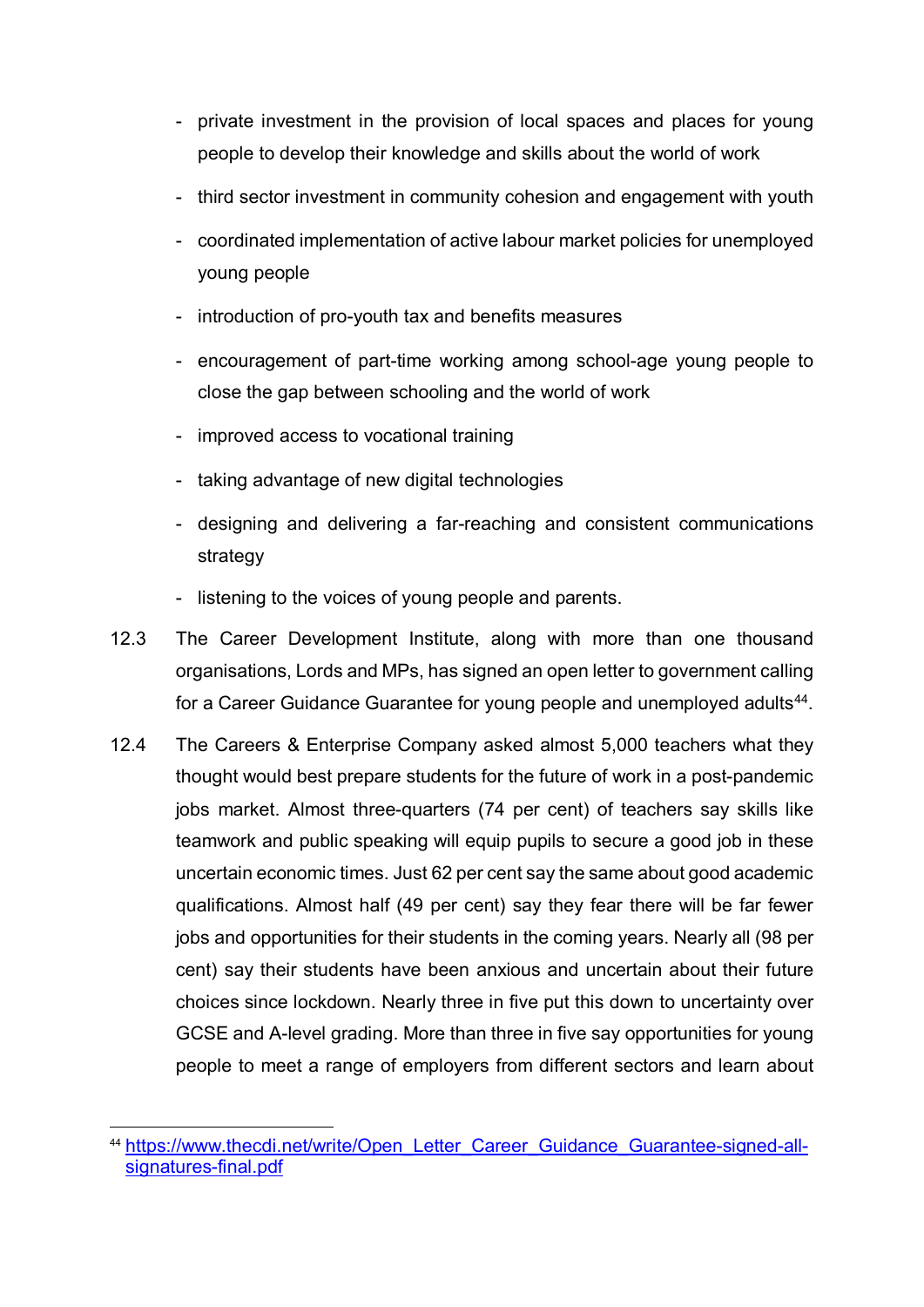their jobs will be more vital now than ever. Teachers also say they are concerned that disadvantaged students will be particularly hard hit and are showing decreasing levels of engagement<sup>45</sup>.

#### **13 Special Needs**

- 13.1 The Education Secretary has extended the relaxation of local authorities' duties in relation to children with education health and care plans (EHCPs). In May, the DfE used the Coronavirus Act to grant local authorities and relevant health bodies "flexibility" in providing support stated in EHCPs in an emergency change to legislation. The emergency change to legislation, which was initially due to expire on 31 May, was extended to run throughout June; the government has published a second "modification notice"[46](#page-19-2) meaning the changes will expire on 31 July.
- 13.2 The government also used secondary legislation to relax timescales around the implementation of new EHCPs and timescales relating to tribunals against local authorities not providing named support before the pandemic. These emergency changes are due to expire on 25 September.
- <span id="page-19-0"></span>13.3 In its response<sup>[47](#page-19-3)</sup> to the Education Select Committee's report into Special Educational Needs and / or Disabilities (SEND) the DfE has acknowledged that the country's system for SEND is not working as well as it should (the Committee's report had warned that poor implementation of SEND reforms to support children and young people had thrown families into crisis, set councils up to fail and left educational settings struggling to cope). The DfE said it is to carry out a large-scale, value-for-money study of SEND provision to provide information on the outcomes achieved and costs of different types of settings for children and young people with education, health and care plans in England. The DfE also said that the publication of a survey for this report had been delayed by Covid-19 -but that this would be published as soon as

<span id="page-19-1"></span> <sup>45</sup> [https://www.careersandenterprise.co.uk/news/workplace-skills-now-more](https://www.careersandenterprise.co.uk/news/workplace-skills-now-more-important-exam-results-post-covid-jobs-market-say-teachers)[important-exam-results-post-covid-jobs-market-say-teachers](https://www.careersandenterprise.co.uk/news/workplace-skills-now-more-important-exam-results-post-covid-jobs-market-say-teachers)

<span id="page-19-2"></span><sup>46</sup> [https://www.gov.uk/government/publications/changes-to-the-law-on-education](https://www.gov.uk/government/publications/changes-to-the-law-on-education-health-and-care-needs-assessments-and-plans-due-to-coronavirus)[health-and-care-needs-assessments-and-plans-due-to-coronavirus](https://www.gov.uk/government/publications/changes-to-the-law-on-education-health-and-care-needs-assessments-and-plans-due-to-coronavirus)

<span id="page-19-3"></span><sup>47</sup> <https://committees.parliament.uk/publications/2067/documents/19714/default/>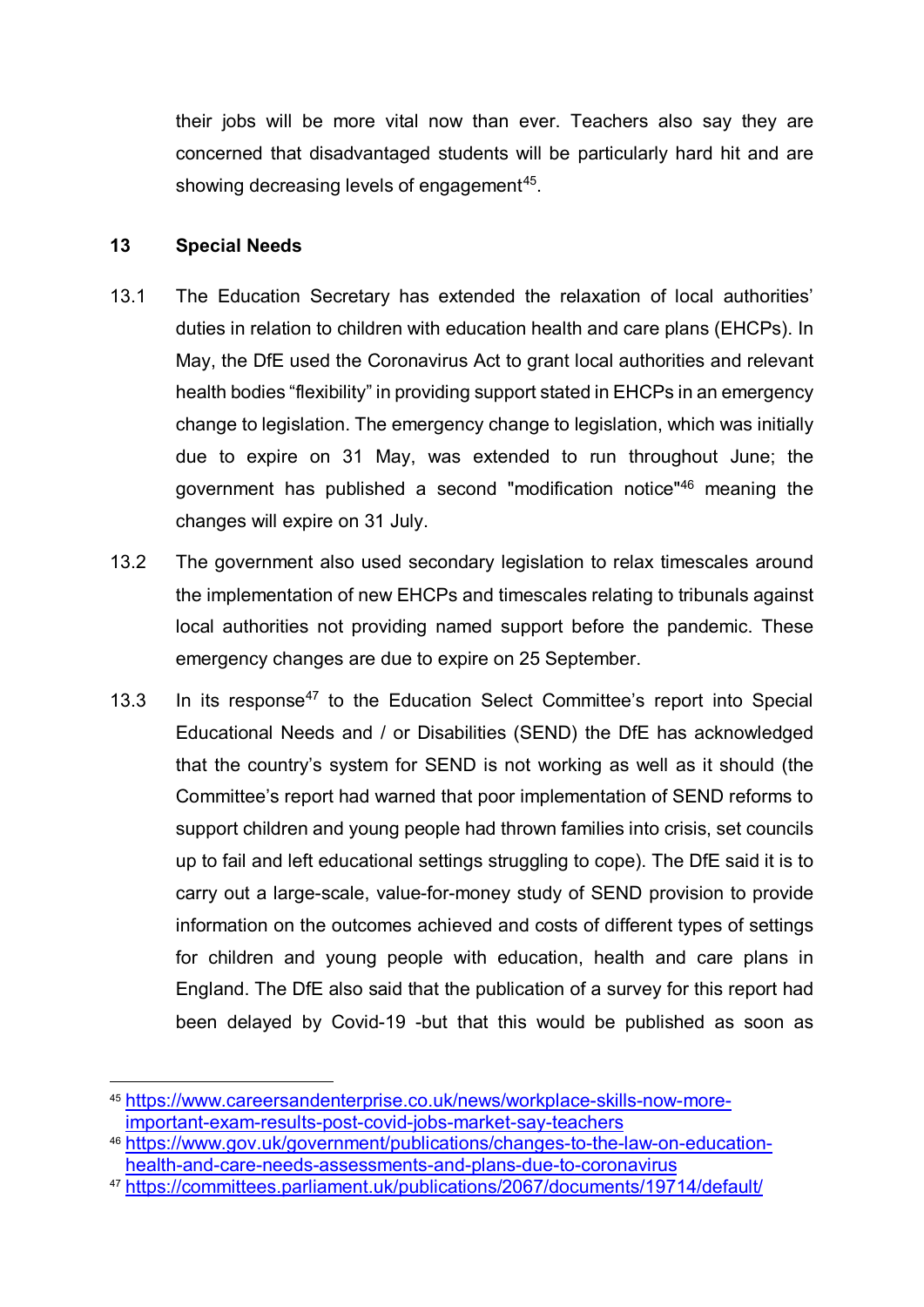possible -and that it is working with Ofsted and the Care Quality Commission on the future of SEND area inspections.

### **14 Race Equality and Social Justice**

14.1 Financial, social and educational inequality should be addressed as a "priority" as the UK eases out of Covid-19 lockdown Jenny Coles, the president of the Association of Directors of Children's Services (ADCS), said in a speech on 7 July 2020 to mark the start of the virtual ADCS Annual Conference 2020. Ms Coles said that the pandemic had placed a "spotlight on inequalities and social injustice in our society"[48.](#page-20-0)

#### **15 Mental Health and Anxiety**

- 15.1 Our previous updates have established that there are significant concerns about increases in mental ill health and anxiety, in particular:
	- the scale of the problem. Immediate fear of ill-health, uncertainty over current education and anxiety over future prospects result in an as yet unquantifiable increase in the number of young people in need of support and in both the nature and severity of the mental health issues that need to be addressed.
	- The practical difficulties in addressing young people's problems during the lockdown and mobilising support during gradual emergence, especially by detached youth work.
- 15.2 *"Covid-19 has increased many of the risks facing teenagers. Not just in terms of the epidemiological risk, but also in terms of the additional risks that the lockdown itself has created, such as an increased risk of poor mental health, exposure to domestic violence and addiction in the home, and exposure to exploitation. These risks have been exacerbated by the closures of schools, youth services, summer schemes, parks and leisure activities; reductions in*

<span id="page-20-0"></span> <sup>4</sup>[8https://adcs.org.uk/assets/documentation/ADCS\\_President\\_written\\_address\\_FINAL](https://adcs.org.uk/assets/documentation/ADCS_President_written_address_FINAL_for_publication_8_July_2020.pdf) for publication 8 July 2020.pdf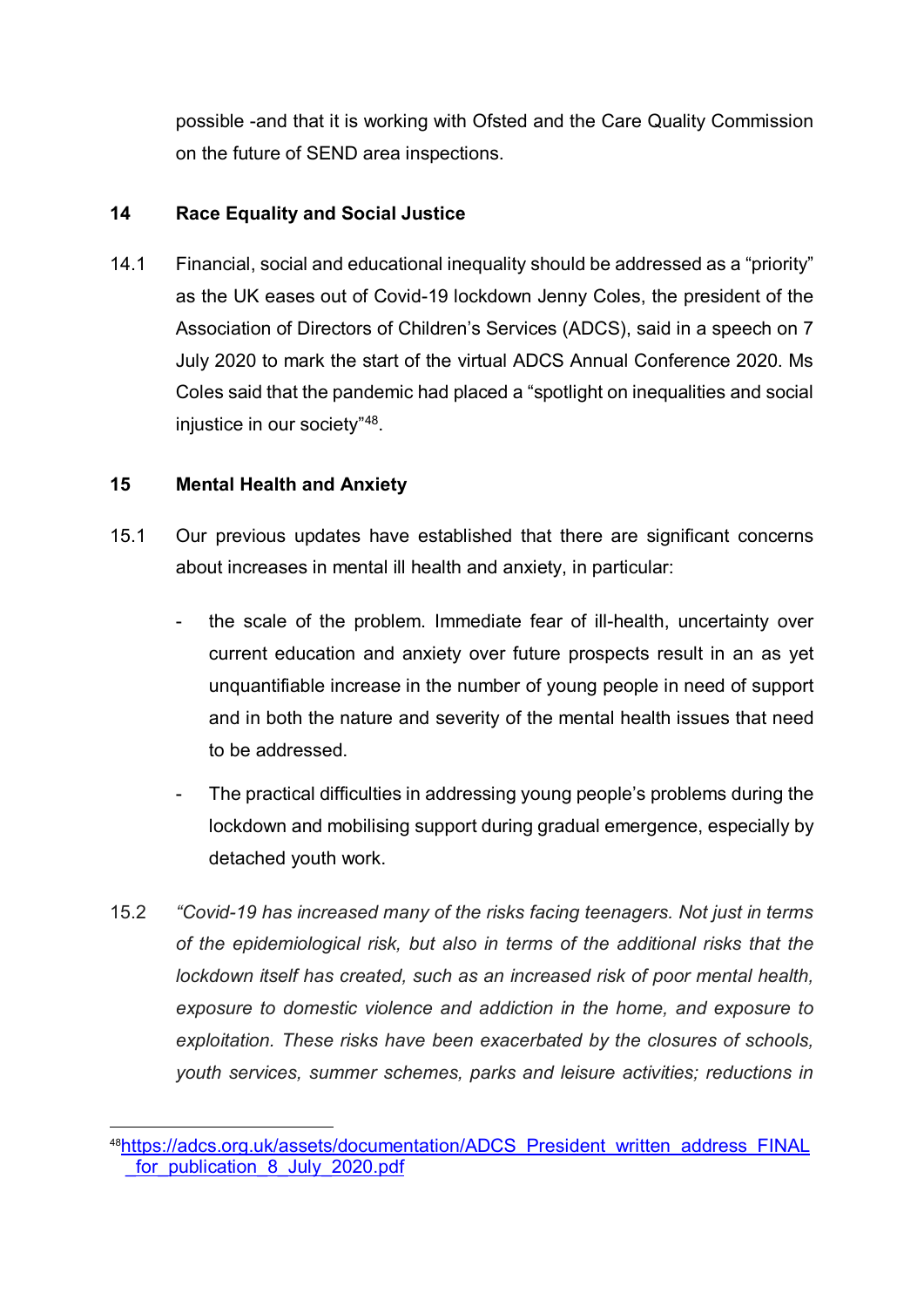*mental health support; and the increased strain on families"* is the Children's Commissioner's succinct summary of her report *Teenagers falling through the gaps[49.](#page-21-0)* The report points out that the needs of many young people were already not being properly identified and being addressed before the lockdown and that these young people will have been significantly disadvantaged by the effects of lockdown.

- 15.3 *Life after lockdown: tackling loneliness among those left behind[50](#page-21-1)* by the British Red Cross highlights the risk of loneliness among Black, Asian and minority ethnic (BAME) communities, households with young children, young people, and those experiencing digital exclusion. It recommends prioritising those most vulnerable to loneliness – ensuring access to ongoing emotional and practical support; securing sustained funding for tackling loneliness; continuing to roll out social prescribing; and working collaboratively across sectors to tackle loneliness.
- 15.4 Mind has launched a new campaign to protect the nation's mental health, in light of its findings from its survey of 16,000 people that show the majority feel their mental health has worsened during lockdown, and young people were most likely (75 per cent) to report this decline<sup>[51](#page-21-2)</sup>.
- 15.5 Barnado's commissioned a YouGov poll with a sample size of more than 4,000 people aged eight to 24, including nearly 500 in the capital, that was carried out between mid-May and early June. The poll examined how young people have been affected by the lockdown. It showed 41 per cent of Londoners aged eight to 24 said they felt lonelier than before lockdown. Just under four in ten Londoners of this age group felt more worried than before lockdown, 39 per cent more stressed, 36 per cent sadder, 35 per cent having more trouble sleeping, and 27 per cent more angry.

<span id="page-21-0"></span> <sup>49</sup> [https://www.childrenscommissioner.gov.uk/report/teenagers-falling-through-the](https://www.childrenscommissioner.gov.uk/report/teenagers-falling-through-the-gaps/)[gaps/](https://www.childrenscommissioner.gov.uk/report/teenagers-falling-through-the-gaps/)

<span id="page-21-1"></span><sup>50</sup> [https://www.redcross.org.uk/-/media/documents/about-us/research](https://www.redcross.org.uk/-/media/documents/about-us/research-publications/health-social-care-and-support/life-after-lockdown-tackling-loneliness-among-those-left-behind-report.pdf)[publications/health-social-care-and-support/life-after-lockdown-tackling-loneliness](https://www.redcross.org.uk/-/media/documents/about-us/research-publications/health-social-care-and-support/life-after-lockdown-tackling-loneliness-among-those-left-behind-report.pdf)[among-those-left-behind-report.pdf](https://www.redcross.org.uk/-/media/documents/about-us/research-publications/health-social-care-and-support/life-after-lockdown-tackling-loneliness-among-those-left-behind-report.pdf)

<span id="page-21-2"></span><sup>51</sup> [https://www.mind.org.uk/news-campaigns/campaigns/our-five-tests-for-uk](https://www.mind.org.uk/news-campaigns/campaigns/our-five-tests-for-uk-government)[government](https://www.mind.org.uk/news-campaigns/campaigns/our-five-tests-for-uk-government)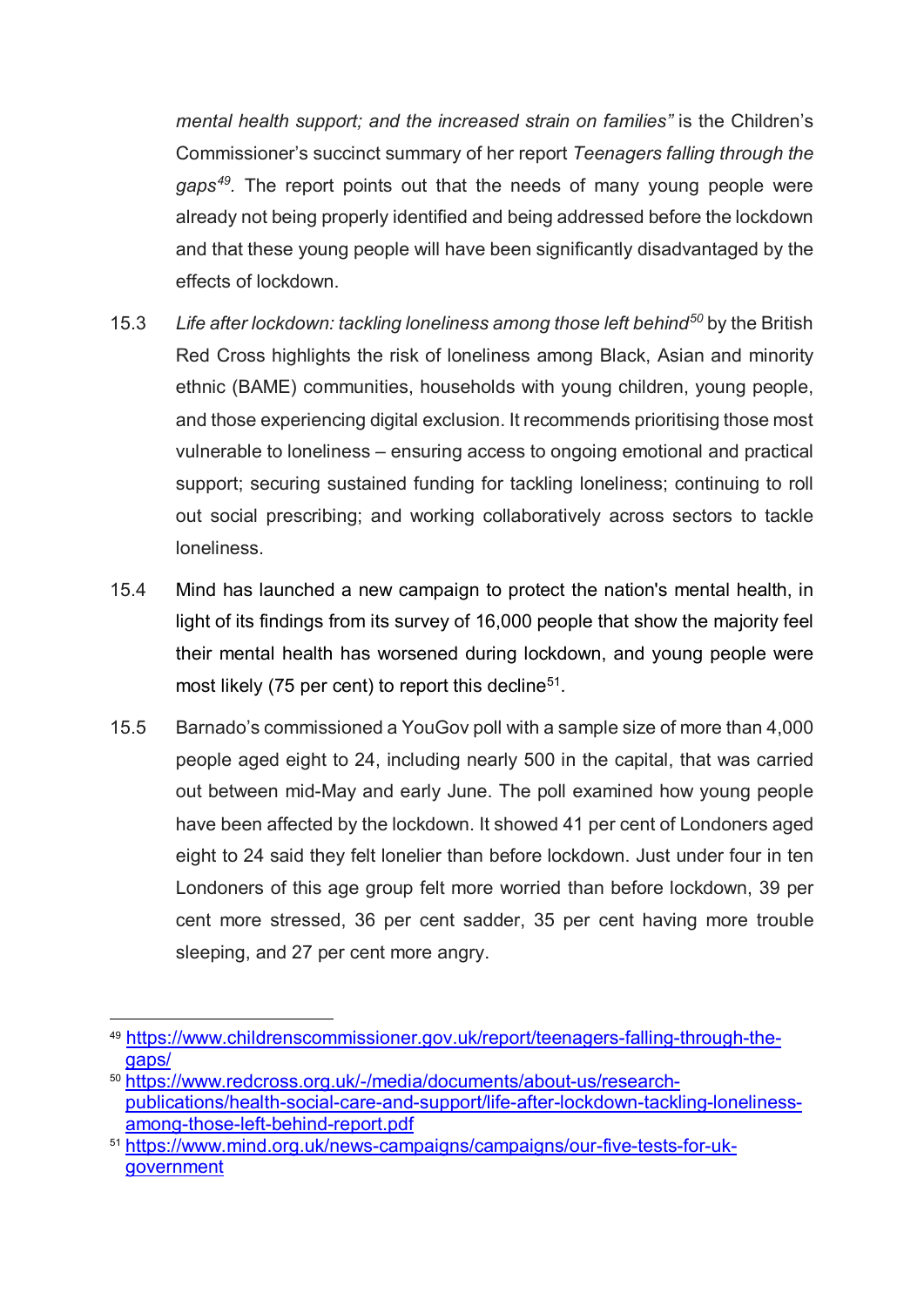- 15.6 Barnado's, with other national and local community-based organisations, has also launched *See Hear Respond*[52](#page-22-0) a service to help children and young people in England who are experiencing harm and increased adversity during this period by providing support to those who are not being seen by social care or other key agencies.
- 15.7 This year's survey of children's well-being, conducted by the Children's Society, shows that nearly one in five children aged 10-17 in the UK – the equivalent of 1.1million young people – have reported being unhappy with their lives as a whole during the coronavirus lockdown, according to a survey by The Children's Society. The Children's Society says the coronavirus crisis and lockdown is likely to explain the worrying surge. Its report, Life On Hold<sup>[53](#page-22-1)</sup>, also found that half of parents expected coronavirus to harm their children's happiness over the coming year.

# **16 Youth Work**

- 16.1 *Time Out - Re-imaging Schools: A youth work response to COVID-*19[54](#page-22-2) the National Youth Agency (NYA) has called for an immediate package of support to deploy youth workers for summer activities and schools' outreach, which includes:
	- − supporting young people so that they can be ready to go back to school, unlocking youth services as an essential service and classifying youth workers as key workers
	- − re-opening youth centres and school buildings, in line with social distancing and safety measures, to support group sessions
	- − supporting vulnerable young people to catch-up and be school-ready for September and including alternative provision for education (AP).

<span id="page-22-1"></span><sup>53</sup> [https://www.childrenssociety.org.uk/sites/default/files/life-on-hold-childrens-well](https://www.childrenssociety.org.uk/sites/default/files/life-on-hold-childrens-well-being-and-covid-19.pdf)[being-and-covid-19.pdf](https://www.childrenssociety.org.uk/sites/default/files/life-on-hold-childrens-well-being-and-covid-19.pdf)

<span id="page-22-0"></span> <sup>52</sup> <https://www.barnardos.org.uk/see-hear-respond>

<span id="page-22-2"></span><sup>54</sup> [https://nya.org.uk/wp-content/uploads/2020/06/0888-NYA-COVID-19-SCHOOLS](https://nya.org.uk/wp-content/uploads/2020/06/0888-NYA-COVID-19-SCHOOLS-report-P3.pdf)[report-P3.pdf](https://nya.org.uk/wp-content/uploads/2020/06/0888-NYA-COVID-19-SCHOOLS-report-P3.pdf)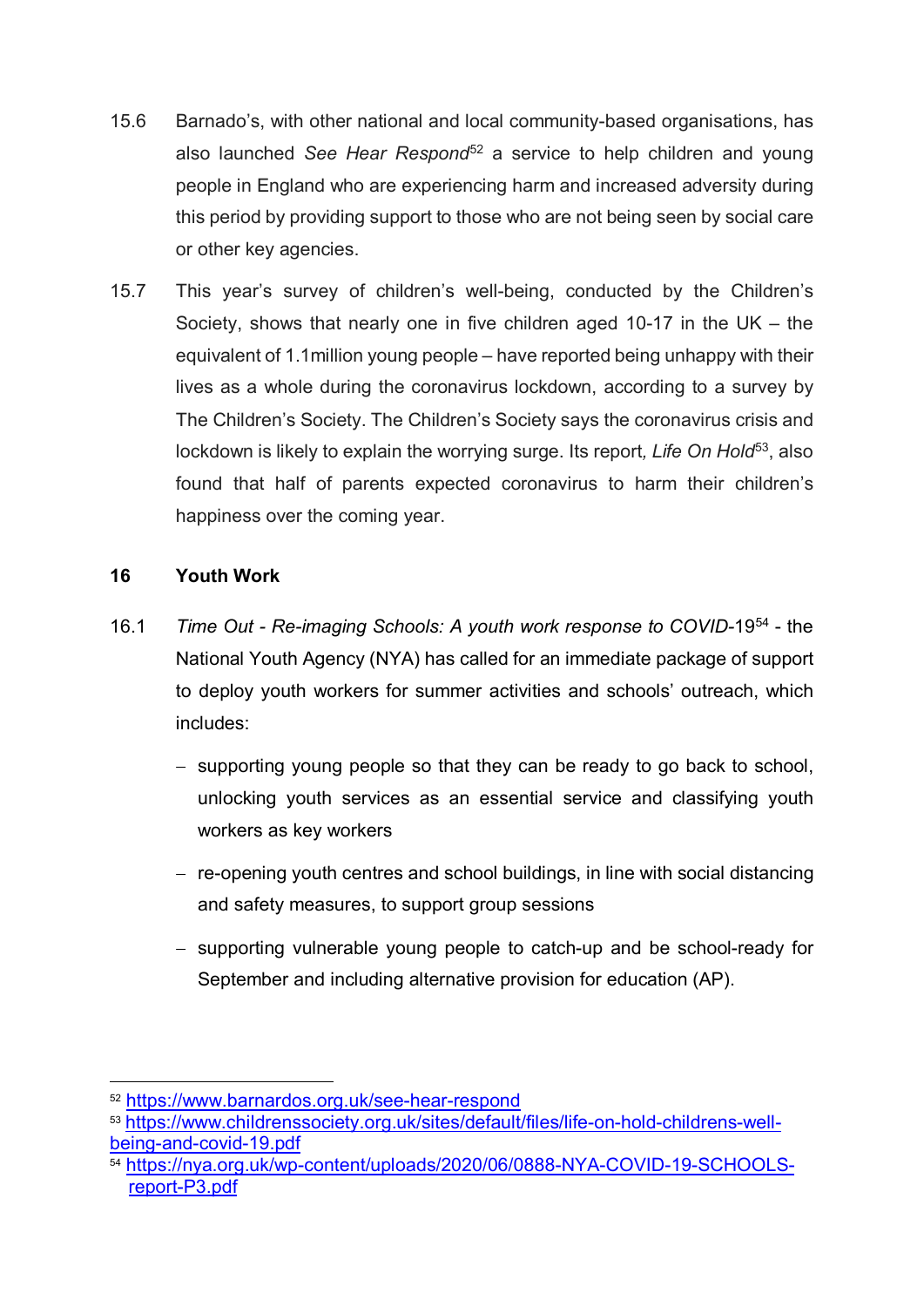#### **17 London Government**

- 17.1 The Mayor of London and the London Recovery Board have jointly launched a £1.5bn infrastructure investment package, designed to reduce the city's emissions and water footprint while kick-starting the local economy as lockdown eases<sup>[55](#page-23-0)</sup>. The Mayor has also announced an investment of £2.1 million to provide positive opportunities and a package of focused support for vulnerable young Londoners who have been most impacted by the COVID-19 lockdown<sup>[56](#page-23-1)</sup> and an extra £1m to help small businesses adapt to Covid-19<sup>[57](#page-23-2)</sup>.
- 17.2 *London's Post-16 Trajectories*[58.](#page-23-3) Based on research carried out before the pandemic by Mime and the University College London's Institute of Education, this report was commissioned by the Greater London Authority and London Councils. The research tracked the pathways of 355,000 London residents from age 15 to 18.and found:
	- London's age 16 provision differs to the rest of the country, with higher proportions of young people in school sixth forms and on academic programmes, partly due to the higher proportion of schools with sixth forms in the capital
	- Although overall about 75% of London students remain in the same institution between ages 16 and 17, only about half of those on programmes at level 2 or below at age 16 are in the same institution at age 17, which suggests that planning for transition for these students may be less developed in London than it is elsewhere
	- Over half of year 12 students that achieved Level 1 at key stage 4 go directly onto a Level 3 course at age 16, skipping or not fully finishing Level

<span id="page-23-0"></span> <sup>55</sup> [https://www.london.gov.uk/press-releases/mayoral/15bn-of-infrastructure-work](https://www.london.gov.uk/press-releases/mayoral/15bn-of-infrastructure-work-over-next-two-years)[over-next-two-years](https://www.london.gov.uk/press-releases/mayoral/15bn-of-infrastructure-work-over-next-two-years)

<span id="page-23-1"></span><sup>56</sup> [https://www.london.gov.uk/press-releases/mayoral/fund-for-summer-and-autumn](https://www.london.gov.uk/press-releases/mayoral/fund-for-summer-and-autumn-activities)[activities](https://www.london.gov.uk/press-releases/mayoral/fund-for-summer-and-autumn-activities)

<span id="page-23-2"></span><sup>57</sup> [https://www.london.gov.uk/press-releases/mayoral/mayor-offers-extra-1m-to-help](https://www.london.gov.uk/press-releases/mayoral/mayor-offers-extra-1m-to-help-small-businesses)[small-businesses](https://www.london.gov.uk/press-releases/mayoral/mayor-offers-extra-1m-to-help-small-businesses)

<span id="page-23-3"></span><sup>58</sup> [https://www.london.gov.uk/sites/default/files/londons\\_post-16\\_trajectories\\_-](https://www.london.gov.uk/sites/default/files/londons_post-16_trajectories_-_v1.14_20200707.pdf) [\\_v1.14\\_20200707.pdf](https://www.london.gov.uk/sites/default/files/londons_post-16_trajectories_-_v1.14_20200707.pdf)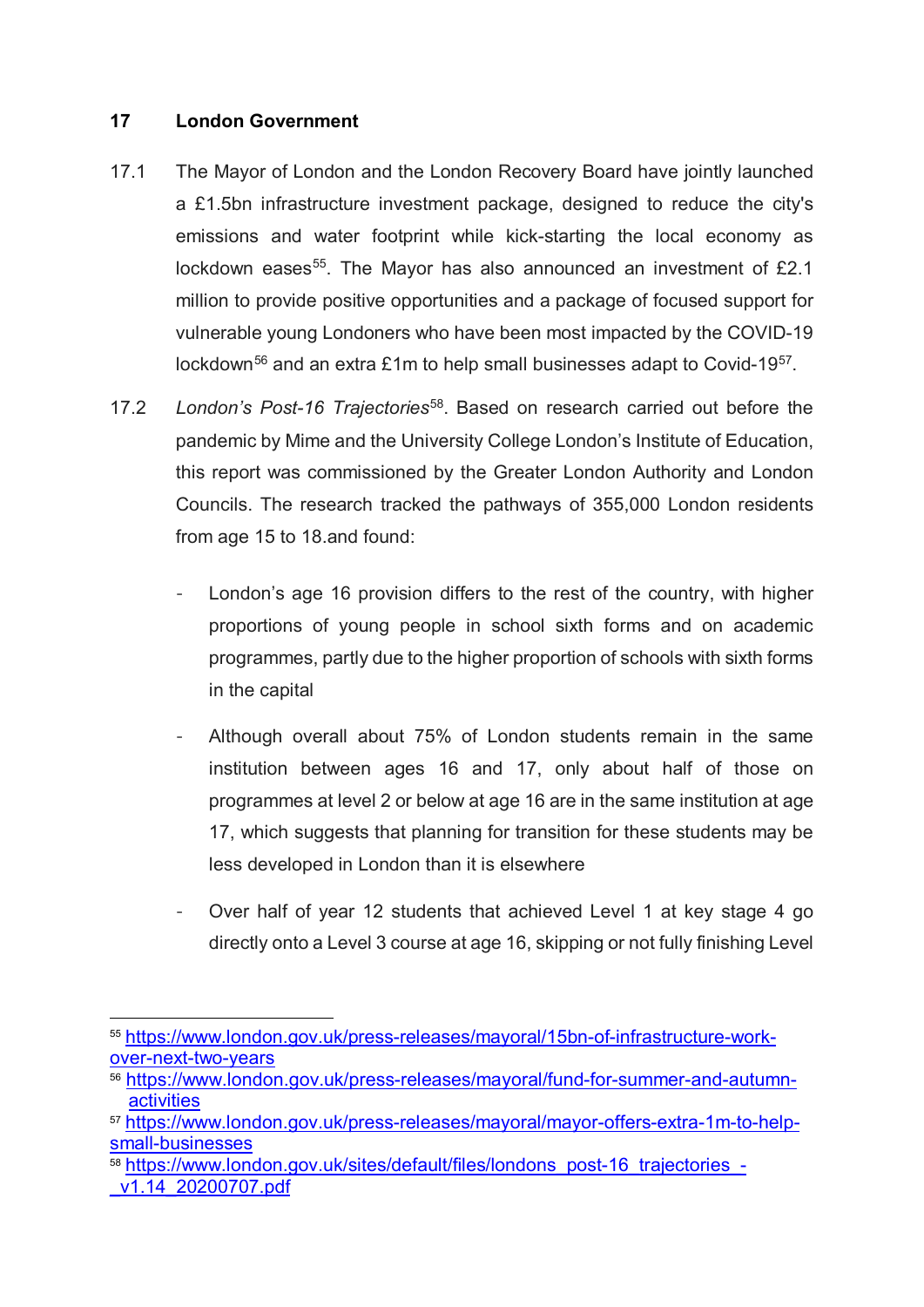2, which makes the successful achievement of their post-16 studies more challenging

- London's lower than expected performance on headline post-16 measures can be largely explained by the extra degree of stretch given to London's lower attainers, with students with lower prior attainment (from a low grade E to low C) in London studying more Level 3 courses than their peers elsewhere There is limited evidence of a structured approach to delivering the three-year programmes needed by many young Londoners, particularly those with a low level of prior attainment, new arrivals to the country or those switching programmes or institutions
- Vocational provision, and college provision generally, is often seen as a second-class option by schools and universities, and therefore in turn by parents and young people themselves.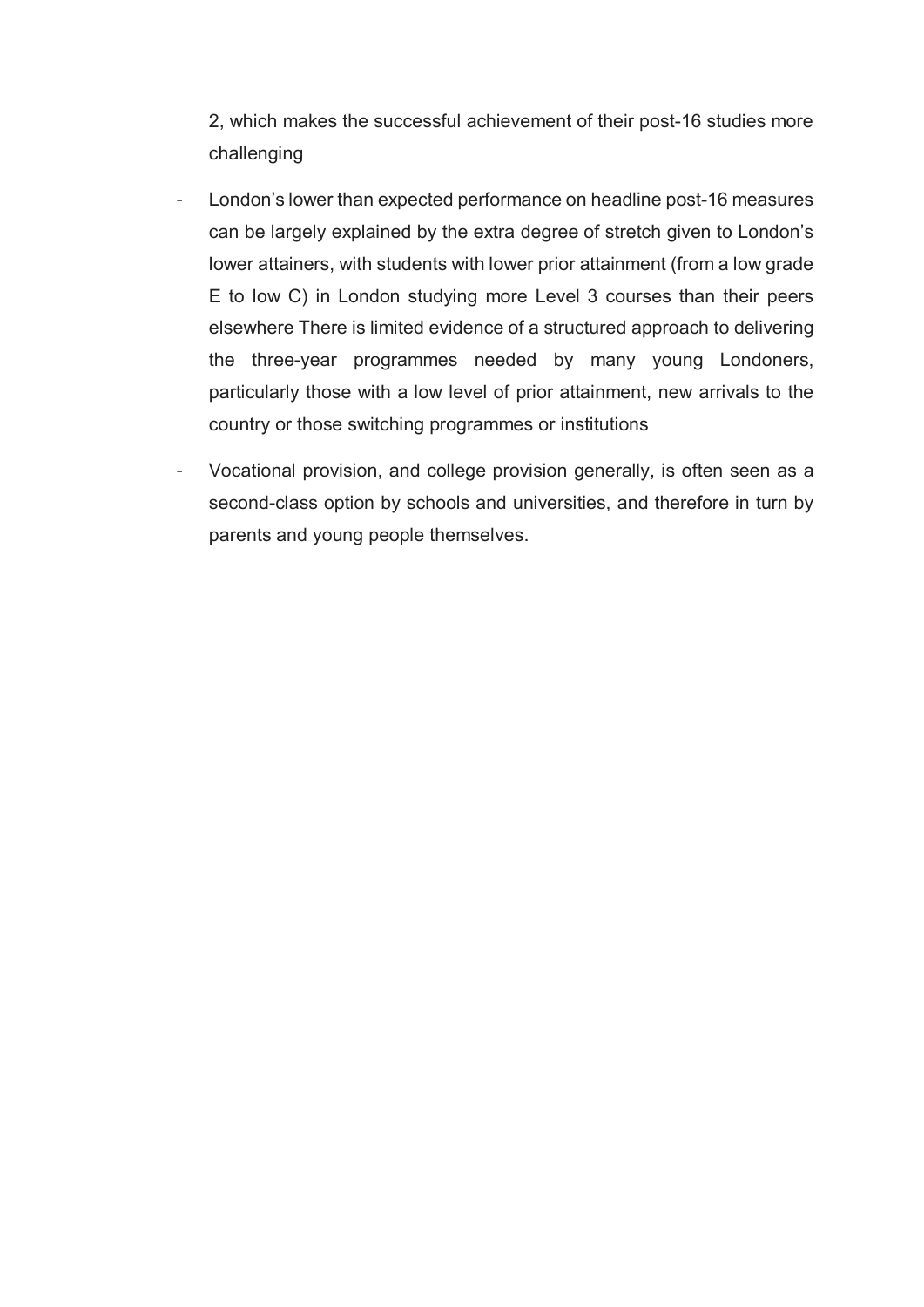# **Part Two: Policy Update**

This part of the Briefing Note covers policies and reports that have been received in July 2020.

# **18 2020 National Pupil Projections[59](#page-25-0)**

- 18.1 The latest publication shows that:
	- the nursery and primary school population has been rising since 2009 but has now plateaued (as the drop in births in 2013 feeds into the main school population) and is projected to drop for the whole projection period to 2030. The drop is steeper than previously projected due to lower births recorded since the end of 2016.
	- The secondary school population began rising in 2016 and is projected to continue increasing until 2024 before gradually dropping until the end of the projection period (2030). The peak and then fall is primarily due to the lower births seen in 2013 and beyond, which start to reach secondary school age in around 2025.
	- The population in special schools has been increasing for several years, at least partly driven by the increase in the overall population, and this is projected to continue until 2024, before also very gradually dropping.
	- The alternative provision population is projected to increase slowly before stabilising.

# **19 People, productivity and place: a new vision for colleges[60](#page-25-1)**

19.1 The Independent Commission on the College of the Future's launched its vision in which colleges will be central to driving a fairer, more sustainable and more prosperous society:

<span id="page-25-0"></span> <sup>59</sup> <https://www.gov.uk/government/statistics/national-pupil-projections-july-2020>

<span id="page-25-1"></span><sup>60</sup>[.https://static1.squarespace.com/static/5c8847f58dfc8c45fa705366/t/5f1712a7b7c0](https://static1.squarespace.com/static/5c8847f58dfc8c45fa705366/t/5f1712a7b7c02d65b1b8c822/1595347633317/English_ICCF++People%2C+productivity+and+place+FINAL.pdf) [2d65b1b8c822/1595347633317/English\\_ICCF++People%2C+productivity+and+pla](https://static1.squarespace.com/static/5c8847f58dfc8c45fa705366/t/5f1712a7b7c02d65b1b8c822/1595347633317/English_ICCF++People%2C+productivity+and+place+FINAL.pdf) [ce+FINAL.pdf](https://static1.squarespace.com/static/5c8847f58dfc8c45fa705366/t/5f1712a7b7c02d65b1b8c822/1595347633317/English_ICCF++People%2C+productivity+and+place+FINAL.pdf)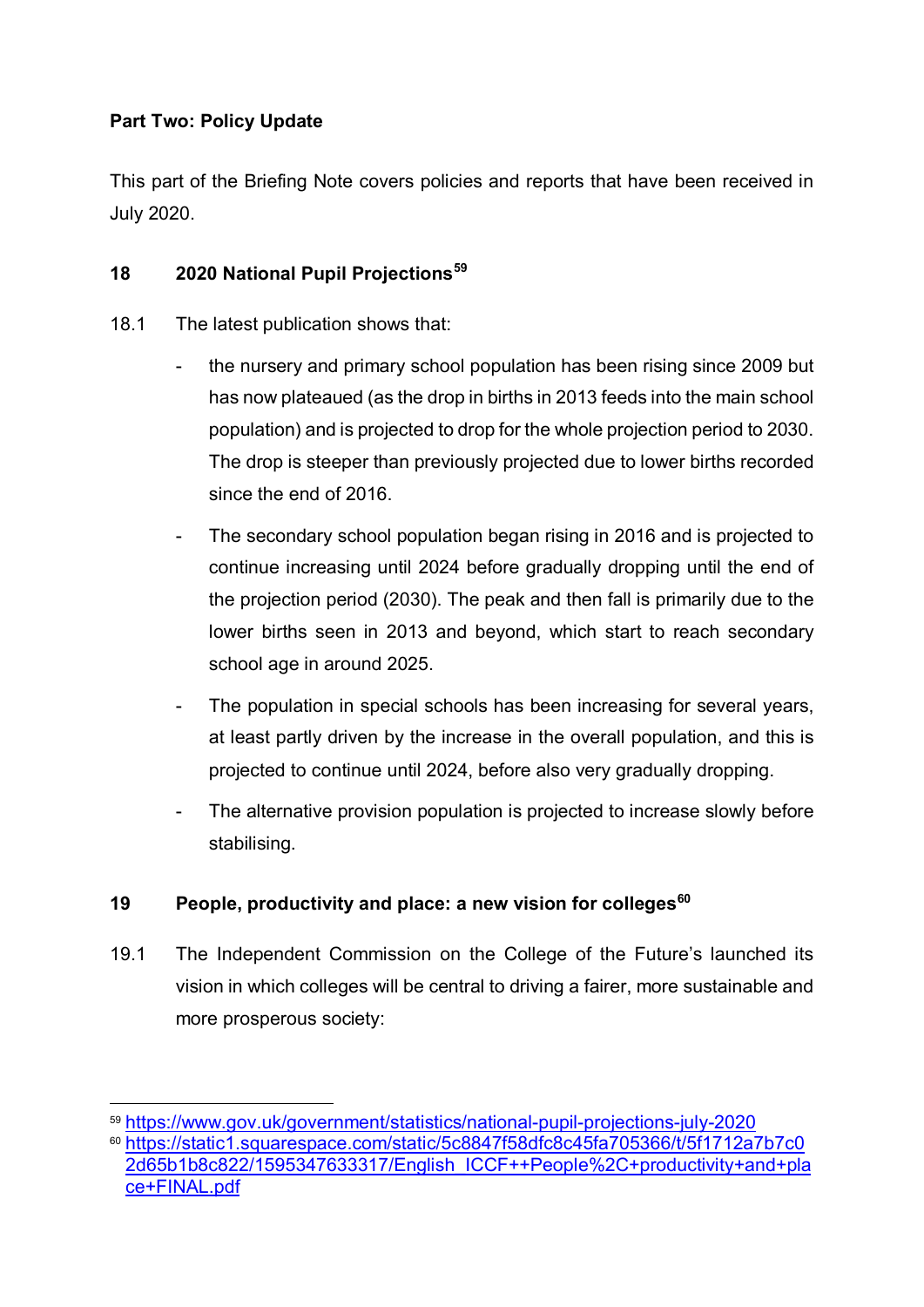- for people, colleges will be a touchpoint for everyone throughout their lives as the world changes
- for productivity, colleges will provide strategic advice and support for employers to drive business change, innovation and future workforce planning
- for place, colleges will have the resources and funding to play an even greater role in fostering healthy and connected communities.

# **20 Building more inclusive economies (Local Government Association (LGA)**

20.1 This policy document from the LGA explores the role that councils can play in building more inclusive economies with the benefits of economic growth being shared by all residents. It draws on evidence from literature reviews, interviews with stakeholders and submissions to a call for evidence and considers that building 'inclusive economies' must: address inequalities; address exclusion and poverty; benefit the economy as well as being an end to itself; and focus on the nature of the economy. It focuses on several key areas: building an approach to the inclusive economies' agenda; the link between affordable housing, skills attainment, and job creation; procurement and spending; building and leveraging infrastructure; and transport. The report highlights key lessons for councils such as having clear leadership to build cultural change across councils and using data analysis to identify a local economy's unique assets and challenges. It also includes case studies illustrating the work local authorities have been doing towards creating inclusive economies and considers that Covid-19 will exacerbate economic inequalities and exclusion but emphasises that the inclusive economy agenda is as crucial as it was before the crisis.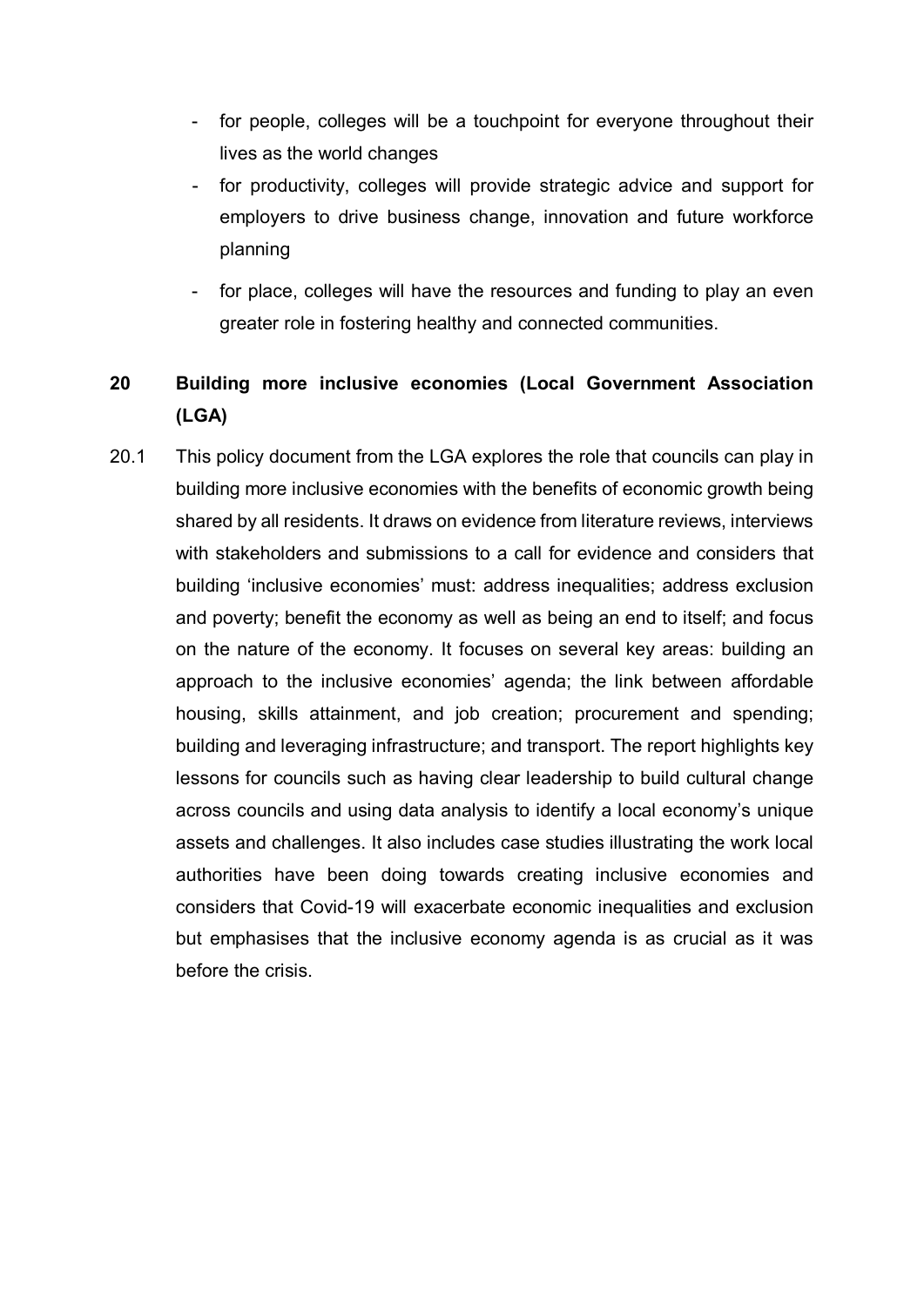# **21 Hours spent building skills and employability[61](#page-27-0)**

- 21.1 This research, conducted before the Covid-19 lockdown for the DfE, measures the time that young people spend on activities in and outside of education, which build their skills and employability. It describes 'a typical week' for a young person:
	- overall, students in pre-16 education report spending the most time on school related activities (almost 40 hours per week on average composed of taught hours, non-qualification hours, homework and self-study). They also report the highest proportion of taught hours (56 per cent) compared with the total number of hours spent on school activities.
	- Among those in post-16 education, students in academic and technical courses report spending similar amounts of time on taught hours (approximately 15 hours per week). However, those in academic studies report spending more time on other activities and therefore have a higher total number of hours spent on school related activities (33.9 hours per week compared with 29.9 hours amongst those in technical education).
	- This also means the proportion of time spent on taught hours is lower among those in academic studies compared with those in technical studies.
	- Post-16 students doing technical qualifications however report spending more time in paid work than those doing academic qualifications.

#### **22 Teacher Labour Market[62](#page-27-1)**

22.1 The latest report from the National Foundation for Education Research, funded by the Nuffield Foundation and based on data from before the Covid-19 pandemic, show significant underlying teacher supply challenges remain but some progress was made in 2019.

<span id="page-27-0"></span><sup>&</sup>lt;sup>61</sup> https://assets.publishing.service.gov.uk/government/uploads/system/uploads/attach [ment\\_data/file/902306/FINAL\\_Learning\\_Hours\\_Report\\_V5.00\\_CLEAN.pdf](https://assets.publishing.service.gov.uk/government/uploads/system/uploads/attachment_data/file/902306/FINAL_Learning_Hours_Report_V5.00_CLEAN.pdf)

<span id="page-27-1"></span><sup>62</sup> [https://www.nfer.ac.uk/media/4063/tlm\\_annual\\_report\\_2020.pdf](https://www.nfer.ac.uk/media/4063/tlm_annual_report_2020.pdf)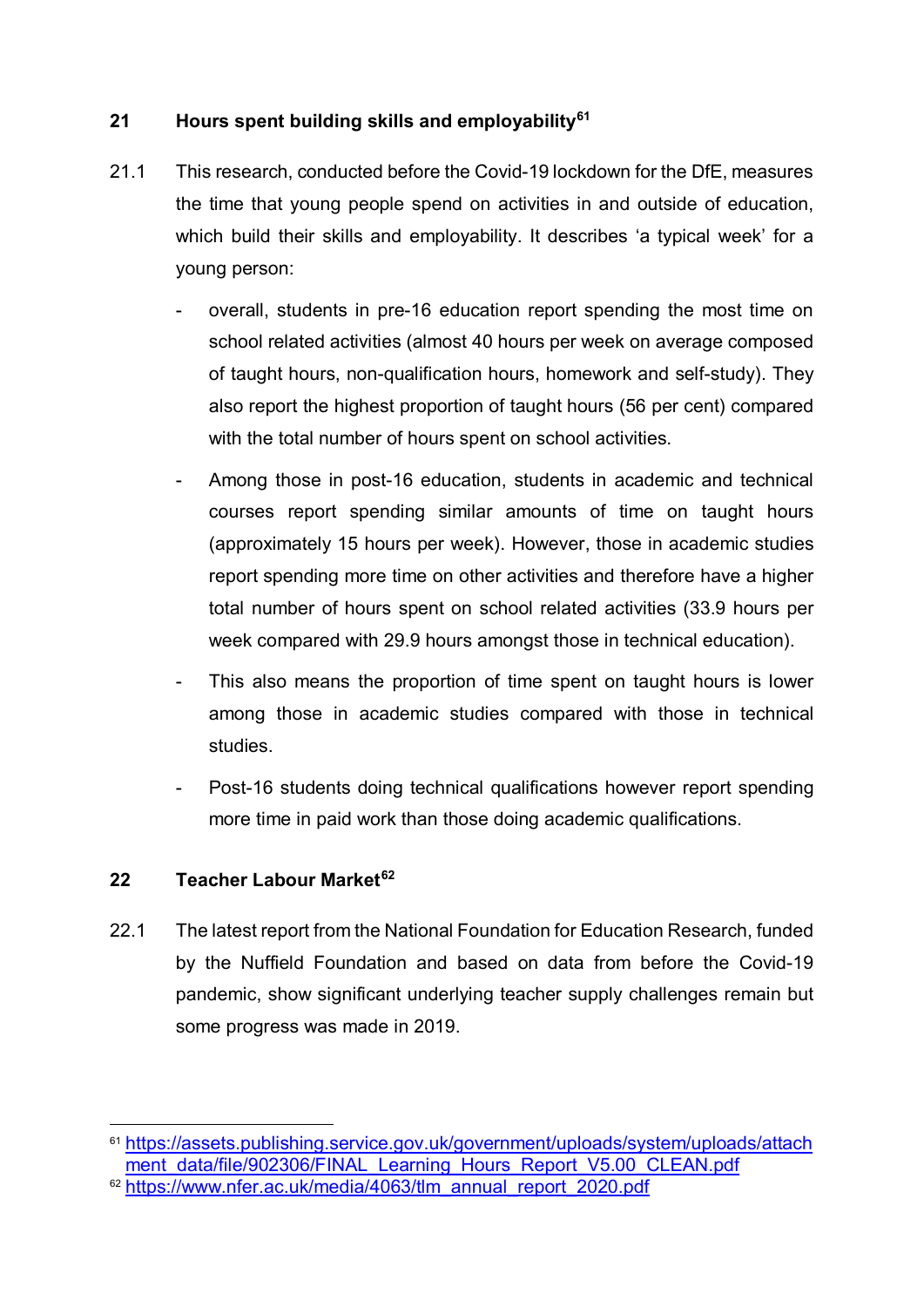# **Part Three: Performance Update**

This part of the Briefing Note includes the latest data on performance.

# **23 Participation**

23.1 The government has produced summary statistics for attendance in educational settings since the lockdown began $63$ . Weekly figures are also available. Further statistics will be released in the next academic year.

# *Attendance of children from priority groups*

- In response to the coronavirus (COVID-19) outbreak, the government asked early years settings, schools, and colleges to close from Friday 20 March 2020 to all children except those from priority groups: children of critical workers and those classified as vulnerable.
- During the period that schools and colleges could open only to priority groups, it is estimated that the proportion open remained broadly stable at approximately 80 per cent, except for holiday periods when fewer were open.
- Outside of holiday periods, attendance of vulnerable children increased each week. Approximately 24,000 children with an Education, Health and Care Plan (EHCP) or a social worker were in attendance on 2 April, increasing to 52,000 by 21 May. Attendance continued to increase each week following the wider opening of primary and secondary schools in June. Approximately 137,000 children with an EHCP or a social worker were in attendance on 16 July.

# *Wider opening of secondary schools and colleges from 15 June*

- From 15 June, secondary schools, sixth form and further education colleges were asked to begin providing face-to-face support to students in year 10 and 12 to supplement their learning from home, alongside full-time provision for students from priority groups.

<span id="page-28-0"></span> <sup>63</sup> [https://www.gov.uk/government/statistics/attendance-in-education-and-early-years](https://www.gov.uk/government/statistics/attendance-in-education-and-early-years-settings-during-the-coronavirus-covid-19-outbreak-23-march-to-17-july-2020)[settings-during-the-coronavirus-covid-19-outbreak-23-march-to-17-july-2020](https://www.gov.uk/government/statistics/attendance-in-education-and-early-years-settings-during-the-coronavirus-covid-19-outbreak-23-march-to-17-july-2020)